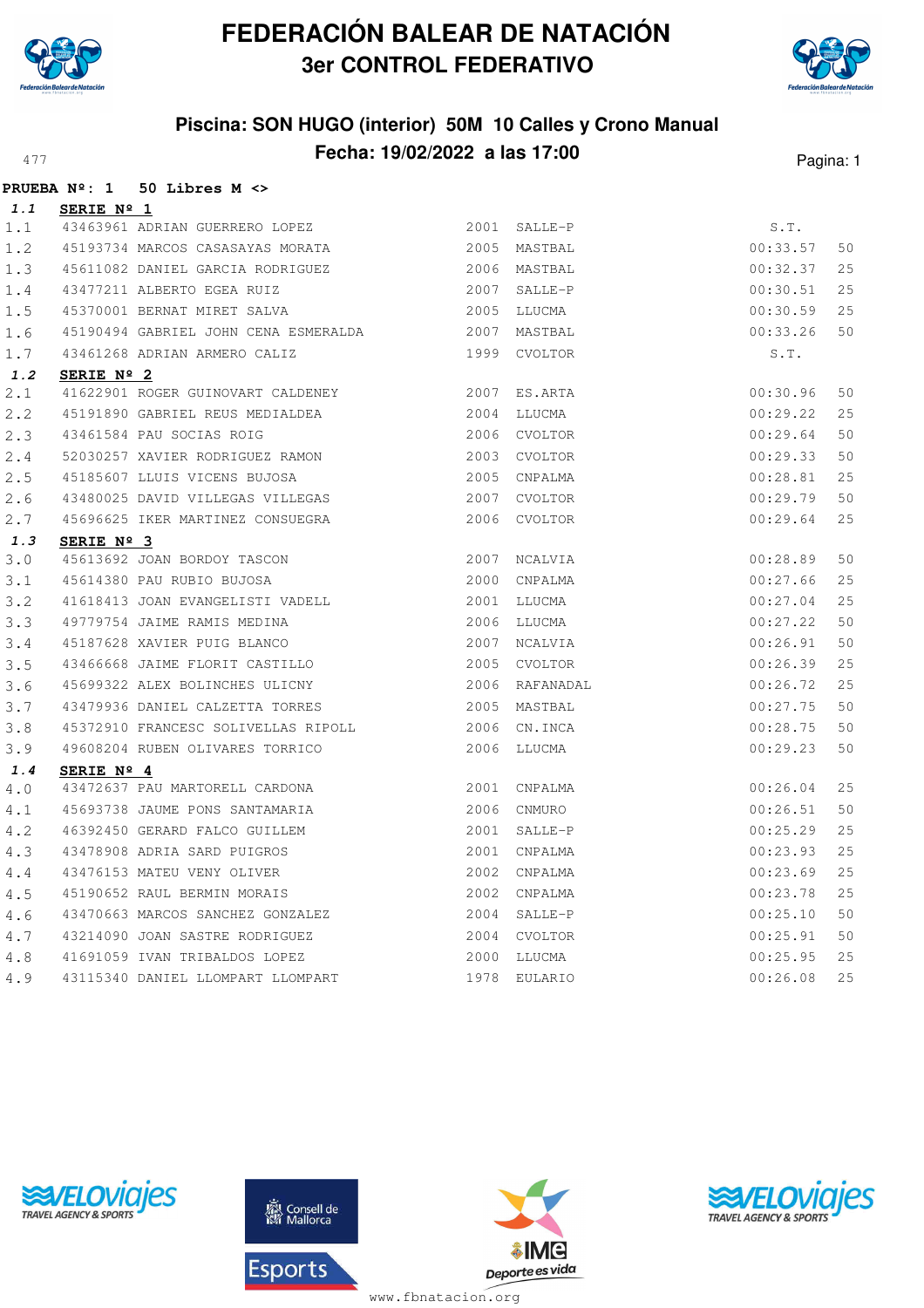



## **Piscina: SON HUGO (interior) 50M 10 Calles y Crono Manual Fecha: 19/02/2022 a las 17:00** Pagina: 2

|     |                     | PRUEBA $N^{\circ}$ : 2 50 Libres F <>                        |              |                               |                      |          |
|-----|---------------------|--------------------------------------------------------------|--------------|-------------------------------|----------------------|----------|
| 2.1 | SERIE Nº 5          |                                                              |              |                               |                      |          |
| 5.2 |                     | 41706784 CLARA MULET COLL                                    |              | 2009 CN. INCA                 | S.T.                 |          |
| 5.3 |                     | 41664023 CLAUDIA ALVAREZ SERVERA 2008 MASTBAL                |              |                               | 00:42.08             | 50       |
| 5.4 |                     | 41660318 LAURA CABRER SANCHO                                 | 2009 ES.ARTA |                               | 00:38.64             | 50       |
| 5.5 |                     | 45693422 PALOMA LINARES CORNEJO                              |              | 2009 MASTBAL                  | 00:38.61             | 25       |
| 5.6 |                     | 01976677 GABRIELA V. LUNA QUISPE 2009 MASTBAL                |              |                               | 00:43.52             | 50       |
| 5.7 |                     | 49606606 CECILIA MARTÍNEZ                                    |              | 2008 LLUCMA                   | S.T.                 |          |
| 2.2 | SERIE Nº 6          |                                                              |              |                               |                      |          |
| 6.1 |                     |                                                              |              |                               | 00:36.32             | 50       |
| 6.2 |                     | 41657288 NURIA PUIGSEGUR GAYA                                |              | 2008 CN.INCA                  | 00:35.15             | 25       |
| 6.3 |                     | 41658995 AINA SANSO FULLANA                                  |              | 2009 ES.ARTA                  | 00:34.97             | 50       |
| 6.4 |                     | 42313111 TIANNA DEL PO VICA                                  |              | 2006 FELANITX                 | 00:34.39             | 25       |
| 6.5 |                     | 49928607 ELENA AMOR BAUZA<br>45692238 GLÒRIA BESTARD LLABRÉS |              | 2009 LLUCMA                   | 00:34.82             | 50       |
| 6.6 |                     |                                                              |              | 2008 CN.INCA                  | 00:35.32             | 50       |
| 6.7 |                     | 41661081 NEUS MAS ALCON                                      |              | 2009 FELANITX                 | 00:35.79             | 50       |
| 2.3 | SERIE $N^{\circ}$ 7 |                                                              |              |                               |                      |          |
| 7.0 |                     | 49770483 SILVIA PEREZ CAMACHO                                |              | 2008 SALLE-P                  | 00:34.51             | 50       |
| 7.1 |                     | 49608206 PAULA OLIVARES TORRICO                              |              | 2009 LLUCMA                   | 00:34.34             | 50       |
| 7.2 |                     | 46392122 SANDRA CASTELL CORTES                               |              | 2007 MASTBAL                  | 00:32.58             | 50       |
| 7.3 |                     | 41623213 PAULA VIZUETA FERNANDEZ                             |              | 2007 ES.ARTA                  | 00:32.40             | 50       |
| 7.4 |                     | 46388012 CATERINA THOMAS TABERNER                            |              | 2004 CNPALMA                  | 00:31.77             | 25       |
| 7.5 |                     | 43464708 AINA SEGUI TOMAS                                    |              | 2004 LLUCMA                   | 00:31.87             | 25       |
| 7.6 |                     | 41619974 LUCIA CASCALES JIMENEZ                              |              | 2007 FELANITX                 | 00:32.11             | 25       |
| 7.7 |                     | 49771064 COLOMA MORAGUES CARDELL 2006 LLUCMA                 |              |                               | 00:33.81             | 50       |
| 7.8 |                     |                                                              |              |                               | 00:34.06             | 25       |
| 7.9 |                     | 41691791 CRISTINA MIQUEL FULLANA                             |              | 2009 ES.ARTA                  | 00:34.24             | 25       |
| 2.4 | SERIE Nº 8          |                                                              |              |                               |                      |          |
| 8.0 |                     | 45614889 MARIA REINA MORENO                                  |              | 2007 SALLE-P                  | 00:31.25             | 50       |
| 8.1 |                     | 43470770 ESTHER BLANQUE FAJARDO                              |              | 2006 MASTBAL                  | 00:31.01             | 50       |
| 8.2 |                     | 45691103 PAULA COLOMAR CARRASCO                              |              | 2004 CNPALMA                  | 00:30.46             | 50       |
| 8.3 |                     | 49481006 LUCIA MOYA JIMENEZ                                  |              | 2007 NCALVIA                  | 00:29.96             | 25       |
| 8.4 |                     | 09690446 LUNA CHIMA<br>43469426 ARIADNA LOPEZ RISCO          |              | 2007 CAMPUSES                 | 00:30.23             | 50       |
| 8.5 |                     |                                                              |              | 2001 CN. INCA                 | 00:29.89             | 25       |
| 8.6 |                     | 46392188 NEREA CASTILLO LOPEZ                                |              | 2008 NCALVIA                  | 00:30.06             | 25       |
| 8.7 |                     | 45614994 AINA ABAD NUÑEZ                                     |              | 2008 CNPALMA                  | 00:30.60             | 50       |
| 8.8 |                     | 49771820 CARMEN ESTARELLAS MALBERTI                          |              | 2008 SALLE-P                  | 00:30.78             | 25       |
| 8.9 |                     | 41709410 MARTA JULIA MARTORELL                               |              | 2007 FELANITX                 | 00:31.30             | 50       |
| 2.5 | SERIE Nº 9          | 45691467 MARTA BAÑOS VERA                                    |              |                               |                      |          |
| 9.0 |                     |                                                              | 2005         | CVOLTOR                       | 00:29.56             | 25       |
| 9.1 |                     | 45187152 AITANA ROMAN ANDUJAR<br>43467319 MAR VELASCO ROCHON |              | 2002 CNPALMA<br>2007 CAMPUSES | 00:29.81             | 50       |
| 9.2 |                     | 43477108 NATALIA MARTINEZ CACERES                            |              | 2004 CVOLTOR                  | 00:29.52<br>00:28.44 | 50       |
| 9.3 |                     | 43164284 MELANI COSTA SCHMID                                 |              | 1989 CNPALMA                  | 00:26.00             | 25<br>25 |
| 9.4 |                     | 43467318 GABRIELA VELASCO ROCHON                             |              |                               | 00:28.41             | 25       |
| 9.5 |                     |                                                              |              | 2005 CAMPUSES                 |                      |          |
| 9.6 |                     | 04346877 ELLA VERMEER                                        |              | 2008 SALLE-P                  | 00:29.09             | 50       |
| 9.7 |                     | 46394475 LAURA CASTAÑER NOGUERA                              |              | 2009 CVOLTOR                  | 00:29.80             | 50       |







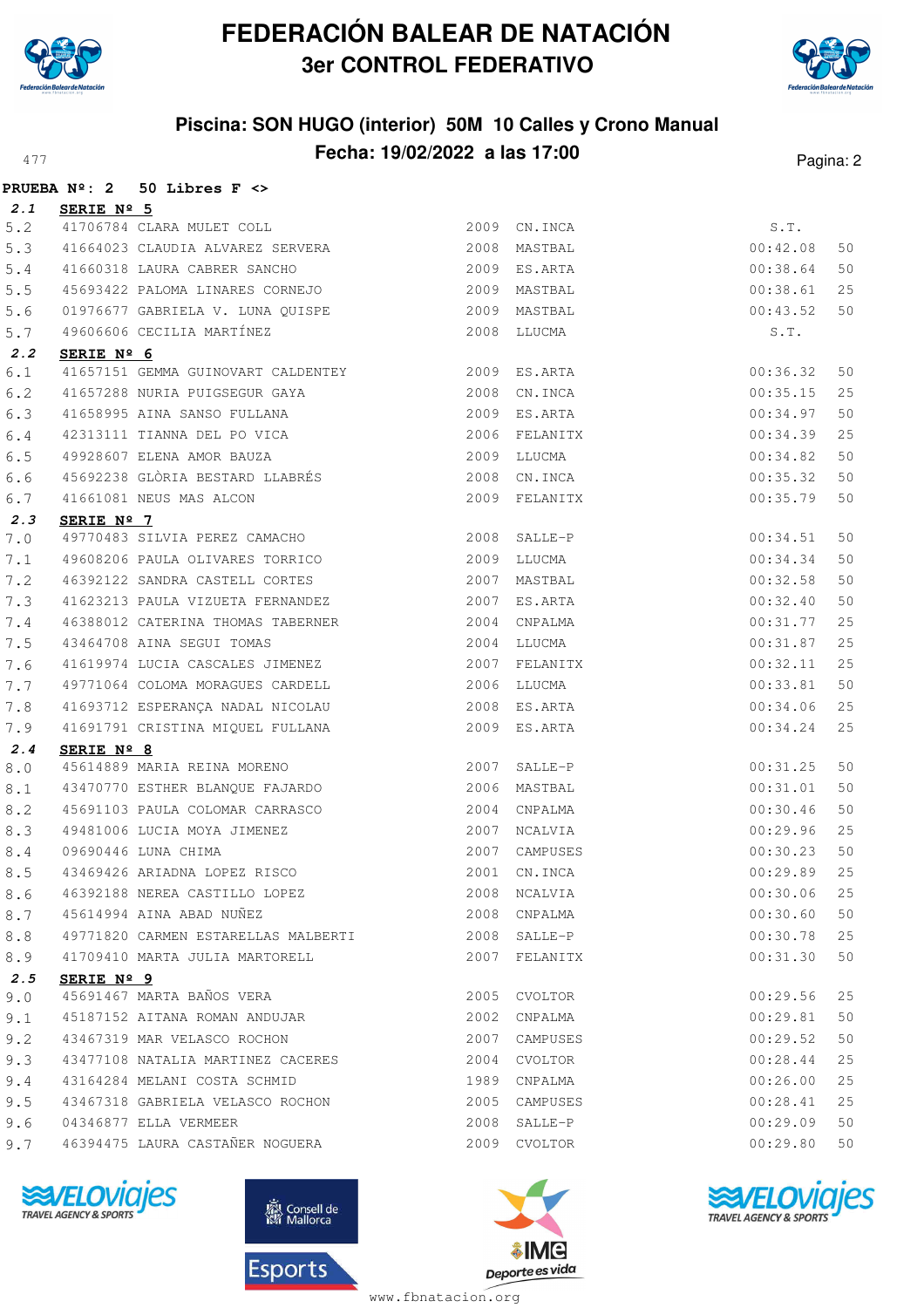



### **Piscina: SON HUGO (interior) 50M 10 Calles y Crono Manual Fecha: 19/02/2022 a las 17:00** Pagina: 3

|      |                                       | PRUEBA $N^{\circ}$ : 2 50 Libres F <>                  |              |                              |          |      |
|------|---------------------------------------|--------------------------------------------------------|--------------|------------------------------|----------|------|
|      | 2.5 SERIE Nº 9                        |                                                        |              |                              |          |      |
| 9.8  |                                       | 49928381 LUCIA SANTHA FERENCZI (2009 SALLE-P           |              |                              | 00:29.89 | 50   |
| 9.9  |                                       | 43229623 SARA GIRALDO PEDROTE                          |              | 2005 CAMPUSES                | 00:29.79 | 25   |
|      |                                       | PRUEBA $N^{\circ}$ : 3 200 Braza M <>                  |              |                              |          |      |
| 3.1  | SERIE Nº 10                           |                                                        |              |                              |          |      |
|      |                                       | 10.2 41658921 PAU BLANCO CASTILLO                      |              | 2007 RAFANADAL               | 03:12.74 | 25   |
|      |                                       | 10.3 46392835 DIEGO AMOR SORIANO                       |              | 2005 LLUCMA                  | 03:05.52 | 25   |
|      |                                       | 10.4 43466374 NESTOR SIQUIER RIPOLL                    |              | 2004 CNPALMA                 | 02:25.99 | 50   |
|      |                                       | 10.5 45696311 JAUME VALLESPIR TORAN 2006 CN.INCA       |              |                              | 02:31.10 | 25   |
|      |                                       | 10.6 45698049 XISCO QUINTANILLA GUTIERREZ 2007 CNPALMA |              |                              | 03:05.60 | 25   |
|      |                                       | 10.7 45699211 SAMUEL DIAZ GUERRERO                     |              | 2003 CNPALMA                 | S.T.     |      |
|      |                                       | PRUEBA $N^{\circ}$ : 4 200 Braza F <>                  |              |                              |          |      |
| 4.1  | SERIE Nº 11                           |                                                        |              |                              |          |      |
|      |                                       | 11.2 46391865 VERONICA GARRIDO MORENO 2009 CNPALMA     |              |                              | 03:32.21 | 25   |
|      |                                       | 11.3 43474335 MARTA NADAL CANET                        | 2006 NCALVIA |                              | 03:13.08 | 25   |
|      |                                       | 11.4 49609931 ALBA PASCUAL SABANIEL                    |              | 2009 SALLE-P                 | 02:58.15 | 25   |
|      |                                       | 11.5 45697729 PAULA MELIS FERRER                       |              | 2009 CNPALMA                 | 03:02.94 | 25   |
|      |                                       | 11.6 20549798 ELSA MIJARES FONTCLARA<br>2009 CN.INCA   |              |                              | 03:30.93 | 25   |
|      |                                       | 11.7 41661137 LAURA JAREÑO PERELLO (2009) RAFANADAL    |              |                              | 04:22.04 | 25   |
|      |                                       | PRUEBA Nº: 5 200 Espalda M <>                          |              |                              |          |      |
| 5.1  | SERIE Nº 12                           |                                                        |              |                              |          |      |
|      |                                       | 12.3 45697069 SERGIO BENNASSAR MARTIN 2007 CNPALMA     |              |                              | 02:41.60 | 25   |
|      |                                       | 12.4 41663863 TOMEU BONET BONET                        | 2007 CNPALMA |                              | 02:18.30 | 25   |
|      |                                       | 12.5 41663102 ALEXANDRU MEDREA PADURE                  |              | 2007 CNPALMA                 | 02:32.90 | 25   |
|      |                                       | PRUEBA $N^{\circ}$ : 6 200 Espalda F <>                |              |                              |          |      |
| 6.1  | SERIE Nº 13                           | 13.0 43470770 ESTHER BLANQUE FAJARDO 2006 MASTBAL      |              |                              | S.T.     |      |
|      |                                       | 13.1 45696080 CLAUDIA AMENGUAL CAMPINS                 |              | 2005 CN.INCA                 | 02:46.62 | 25   |
|      |                                       | 13.2 41622760 ANGELS MARTI GINARD                      |              | 2006 ES.ARTA                 | 02:30.26 | 25   |
|      |                                       | 13.3 49923806 MARIONA MANRESA MALBERTI                 |              | 2006 SALLE-P                 | 02:22.96 | 25   |
|      |                                       | 13.4 43466614 MARTA MARIA GUASP BAUZA 2004 CVOLTOR     |              |                              | 02:17.36 | 50   |
|      |                                       | 13.5 45692762 ANGELA BUSQUETS NAVARRO                  |              | 2006 CNPALMA                 | 02:22.66 | 25   |
| 13.6 |                                       | 45193826 Mª VICTORIA CAÑADILLAS SMOLOVA                |              |                              |          | 50   |
|      |                                       | 13.7 46390465 BLANCA JAUME BRAVO                       |              | 2008 CNPALMA<br>2008 MASTBAL | 02:29.30 | 25   |
|      |                                       |                                                        |              |                              | 02:33.67 |      |
|      |                                       | 13.8 45611917 MARTA LLIZO ARROM                        |              | 2007 CN.INCA                 | 03:02.33 | 25   |
|      |                                       | 13.9 41623213 PAULA VIZUETA FERNANDEZ                  |              | 2007 ES.ARTA                 | S.T.     |      |
|      |                                       | PRUEBA Nº: 7 100 Mariposa M <>                         |              |                              |          |      |
| 7.1  | SERIE Nº 14<br>14.1 21225013 ADAM DIB |                                                        |              | 2007 CAMPUSES                | 01:18.56 | 25   |
|      |                                       | 14.2 45611299 JUAN MANUEL NUÑEZ BALDOMIR               |              | 2005 CNPALMA                 | 01:09.33 | 25   |
|      |                                       | 14.3 45188997 LLUC ZANIN BARCELO                       |              | 2007 NCALVIA                 | 01:07.79 | 25   |
| 14.4 |                                       | 45693046 CIRO ASCANIO SAIZ                             |              | 2006 CNPALMA                 | 01:04.17 | 25   |
|      |                                       | 43227645 DANIEL LLOMPART BARRERA                       |              | 2005 SALLE-P                 | 01:07.30 | $50$ |
| 14.5 |                                       |                                                        |              |                              |          |      |
|      |                                       | 14.6 43470583 PAU REY GARCIA                           |              | 2007 NCALVIA                 | 01:08.59 | 25   |
| 14.7 |                                       | 45696625 IKER MARTINEZ CONSUEGRA                       |              | 2006 CVOLTOR                 | 01:14.54 | 25   |







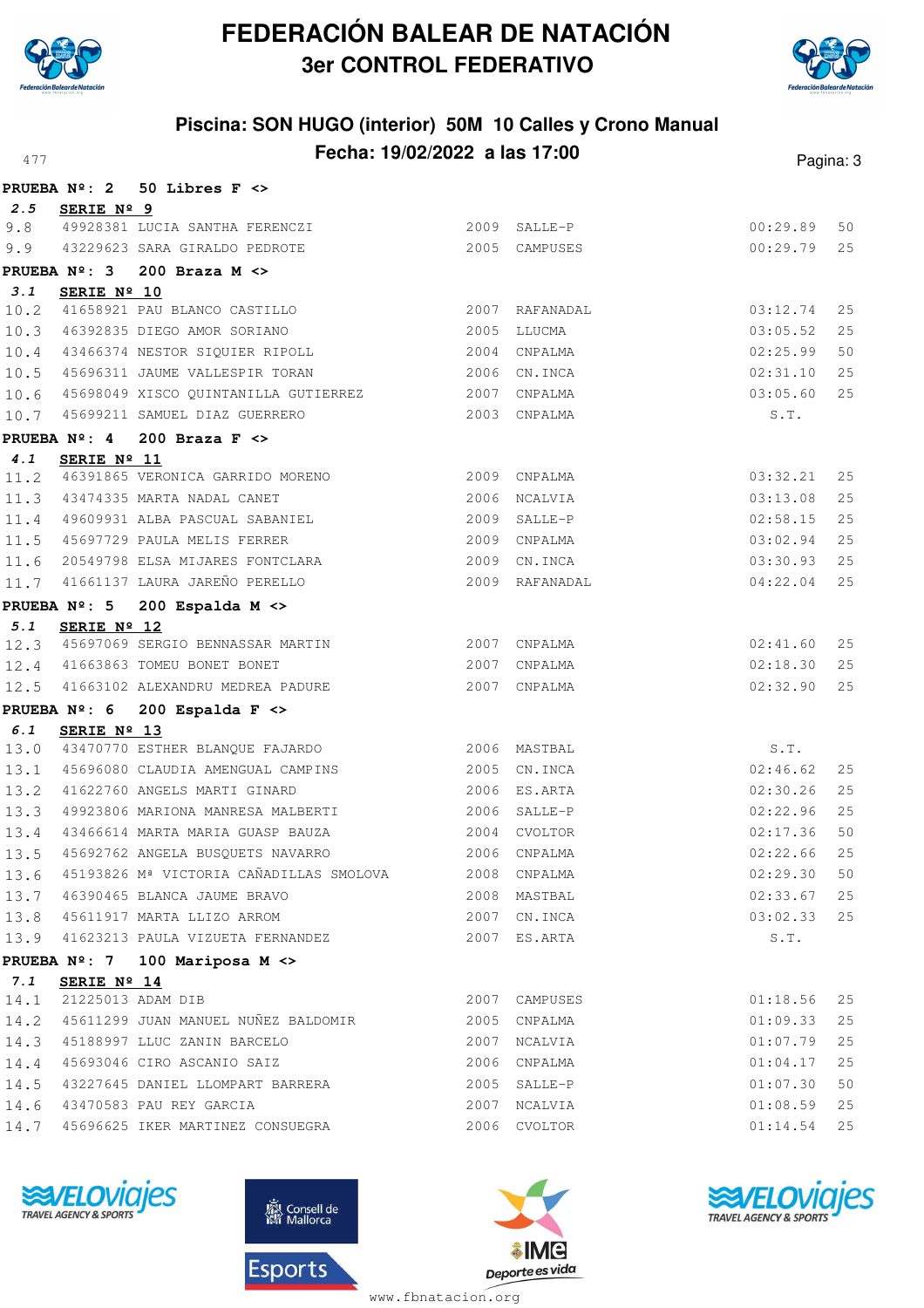



## **Piscina: SON HUGO (interior) 50M 10 Calles y Crono Manual Fecha: 19/02/2022 a las 17:00** Pagina: 4

|                    |                     | PRUEBA $N^{\circ}$ : 7 100 Mariposa M <>                                                                                                                                                                                               |      |                         |                      |    |
|--------------------|---------------------|----------------------------------------------------------------------------------------------------------------------------------------------------------------------------------------------------------------------------------------|------|-------------------------|----------------------|----|
|                    | 7.2 SERIE Nº 15     |                                                                                                                                                                                                                                        |      |                         |                      |    |
|                    |                     | 15.1 49483562 ALEX JOAN ROMERO LLUCH 2006 CNPALMA                                                                                                                                                                                      |      |                         | 01:03.07             | 50 |
| 15.2               |                     |                                                                                                                                                                                                                                        |      |                         | 01:00.77             | 25 |
|                    |                     | 15.3 43232272 JORGE SABATER ESPINOSA 2006 SALLE-P                                                                                                                                                                                      |      |                         | 01:01.44             | 50 |
|                    |                     | 15.4 43182823 MARC SANCHEZ TORRENS 1992 CVOLTOR                                                                                                                                                                                        |      |                         | 00:56.60             | 50 |
|                    |                     | 15.5 43205972 JOAN REYNES VALLVERDU 1997 CNPALMA                                                                                                                                                                                       |      |                         | 00:57.78             | 50 |
|                    |                     | 15.6 45611418 GUILLEM ESTARELLAS DE HARO 2004 CAMPUSES                                                                                                                                                                                 |      |                         | 01:00.43             | 25 |
| 15.7               |                     | 07704218 DENIS MOLNAR                                                                                                                                                                                                                  | 2004 | CNPALMA                 | 01:01.49             | 25 |
|                    |                     | PRUEBA Nº: 8 100 Mariposa F <>                                                                                                                                                                                                         |      |                         |                      |    |
| $\boldsymbol{8}.1$ | SERIE Nº 16         |                                                                                                                                                                                                                                        |      |                         |                      |    |
| 16.2               |                     | 41664764 NEUS QUETGLAS CARBONELL 2006 NCALVIA                                                                                                                                                                                          |      |                         | S.T.                 |    |
| 16.3               |                     | 49920386 JULIA ARROM VILLALONGA 2009 CVOLTOR                                                                                                                                                                                           |      |                         | 01:35.38             | 25 |
|                    |                     | 16.4 46390955 MARTINA SERRA MARTINEZ 2009 SALLE-P                                                                                                                                                                                      |      |                         | 01:24.91             | 25 |
| 16.5               |                     |                                                                                                                                                                                                                                        |      | 2008 SALLE-P            | 01:30.99             | 50 |
| 16.6               |                     | 49770483 SILVIA PEREZ CAMACHO<br>46396813 CARLOTA ROJO CAPA<br>----- :: :-                                                                                                                                                             |      | 2009 LLUCMA             | S.T.                 |    |
| 8.2                | SERIE Nº 17         |                                                                                                                                                                                                                                        |      |                         |                      | 25 |
|                    |                     | 17.2 03086090 LUCIA BRIGUGLIO<br>17.3 45187558 LUCIA ZUBIRI OLIVERA 2007                                                                                                                                                               |      | 2009 SALLE-P<br>SALLE-P | 01:24.08<br>01:17.20 | 25 |
| 17.4               |                     |                                                                                                                                                                                                                                        |      | 2006 SALLE-P            | 01:12.39             | 25 |
|                    |                     | 03086067 AITANA BRIGUGLIO<br>49925383 MARTA SANDIN POLO                                                                                                                                                                                |      | 2007 SALLE-P            |                      | 50 |
| 17.5               |                     | 45697326 AINA GONZALEZ CAPLLONCH 2007                                                                                                                                                                                                  |      |                         | 01:13.79             | 25 |
| 17.6<br>17.7       |                     |                                                                                                                                                                                                                                        | 2009 | SALLE-P<br>CNPALMA      | 01:18.55<br>01:24.51 | 25 |
| 8.3                |                     | 45372330 EMILIE SANCHEZ BUJOSA                                                                                                                                                                                                         |      |                         |                      |    |
| 18.0               | SERIE Nº 18         | 04346837 JOSHA VERMEER 2006 SALLE-P<br>43235046 PAULA GAYA BISQUERRA 2005 CNPALMA                                                                                                                                                      |      |                         | 01:10.90             | 25 |
| 18.1               |                     |                                                                                                                                                                                                                                        |      |                         | 01:08.98             | 25 |
| 18.2               |                     | 43476271 ARIADNA MORA FERRANDIS 2006 SALLE-P                                                                                                                                                                                           |      |                         | 01:08.53             | 25 |
|                    |                     | 18.3 46394473 NEREA CASTAÑER NOGUERA                                                                                                                                                                                                   | 2003 | CVOLTOR                 | 01:07.50             | 25 |
| 18.4               |                     |                                                                                                                                                                                                                                        | 2005 | CNPALMA                 | 01:01.82             | 25 |
| 18.5               |                     |                                                                                                                                                                                                                                        | 2007 | CAMPUSES                | 01:04.51             | 25 |
| 18.6               |                     |                                                                                                                                                                                                                                        | 2002 | CNPALMA                 | 01:08.39             | 25 |
| 18.7               |                     |                                                                                                                                                                                                                                        |      | 2006 SALLE-P            | 01:08.63             | 25 |
| 18.8               |                     |                                                                                                                                                                                                                                        |      | 2003 CNPALMA            | 01:10.14             | 25 |
| 18.9               |                     | 46394473 NEREA CASTANER NOGUERA<br>15614441 CLAUDIA NUÑEZ LLADO<br>01579553 ESTELLA LLUM TONRATH<br>45187152 AITANA ROMAN ANDUJAR<br>49868937 CARLA LLABRES PEDRET<br>41543010 CARME GOMEZ CAMPINS<br>41659557 MARGALIDA CERDA MANRESA |      | 2007 FELANITX           | 01:11.10             | 25 |
|                    | <b>PRUEBA Nº: 9</b> | 200 Estilos $M \leq$                                                                                                                                                                                                                   |      |                         |                      |    |
| 9.1                | SERIE Nº 19         |                                                                                                                                                                                                                                        |      |                         |                      |    |
| 19.2               |                     | 46392450 GERARD FALCO GUILLEM                                                                                                                                                                                                          |      | 2001 SALLE-P            | S.T.                 |    |
| 19.3               |                     | 45192573 NICOLAS BLAS STÜDE                                                                                                                                                                                                            | 2007 | SALLE-P                 | 02:46.33             | 25 |
| 19.4               |                     | 45614938 GUILLEM FEMENIA CRESPI                                                                                                                                                                                                        | 2005 | SALLE-P                 | 02:26.21             | 25 |
| 19.5               |                     | 45189060 JORDI PEREZ GARCIA                                                                                                                                                                                                            | 2007 | CAMPUSES                | 02:39.78             | 25 |
| 19.6               |                     | 45184835 TONI BERGAS COMAS                                                                                                                                                                                                             | 2005 | SALLE-P                 | S.T.                 |    |
| 19.7               |                     | 45693738 JAUME PONS SANTAMARIA                                                                                                                                                                                                         |      | 2006 CNMURO             | S.T.                 |    |
|                    |                     |                                                                                                                                                                                                                                        |      |                         |                      |    |







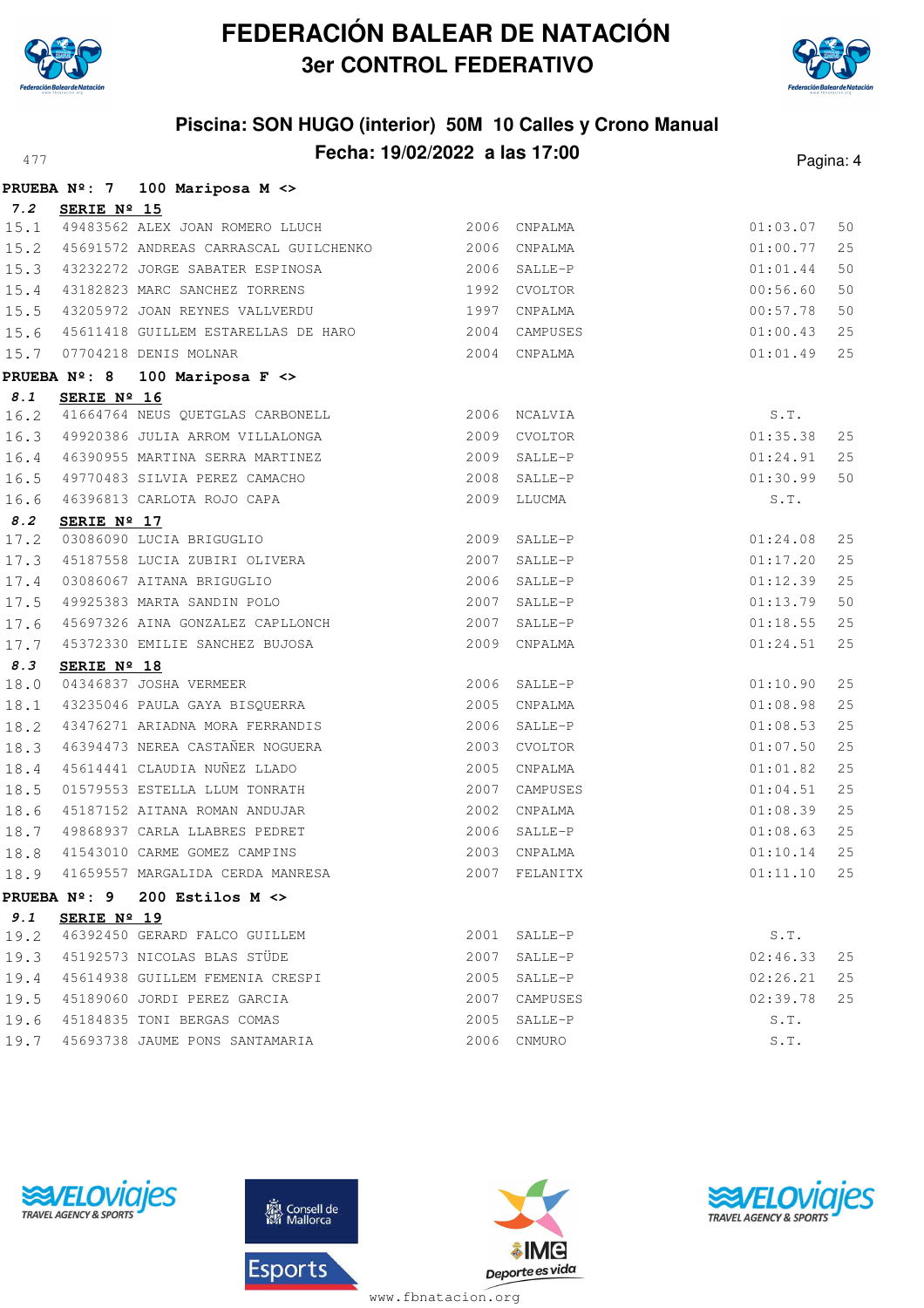



## **Piscina: SON HUGO (interior) 50M 10 Calles y Crono Manual Fecha: 19/02/2022 a las 17:00** Pagina: 5

|      | <b>PRUEBA Nº: 9</b> | $200$ Estilos M $\langle \rangle$                              |      |                |          |    |
|------|---------------------|----------------------------------------------------------------|------|----------------|----------|----|
| 9.2  | SERIE Nº 20         |                                                                |      |                |          |    |
| 20.2 |                     | 43199949 KEVIN RUIZ BIOJO                                      |      | 2002 SALLE-P   | 02:23.09 | 25 |
| 20.3 |                     | 49922759 JAVIER HERNANDEZ VILLAR                               |      | 2007 MASTBAL   | 02:19.17 | 25 |
| 20.4 |                     | 43471880 JORDI CINTA PEREZ                                     |      | 2005 CN.INCA   | 02:13.33 | 25 |
| 20.5 |                     | 43473869 JAVIER LOPEZ GUILLEN                                  |      | 2006 CN. INCA  | 02:16.46 | 25 |
| 20.6 |                     | 43224511 GONZALO TORRES PUERTAS                                |      | 2004 SALLE-P   | 02:22.34 | 25 |
| 20.7 |                     | 43463962 HUGO GUERRERO LOPEZ                                   |      | 2005 SALLE-P   | 02:25.54 | 25 |
|      |                     | PRUEBA $N^{\circ}$ : 10 200 Estilos F $\leftrightarrow$        |      |                |          |    |
|      | 10.1 SERIE Nº 21    |                                                                |      |                |          |    |
| 21.1 |                     |                                                                |      |                | S.T.     |    |
| 21.2 |                     | 45691876 SARA PARRA POMAR                                      |      | 2008 CNPALMA   | S.T.     |    |
| 21.3 |                     | 43479539 PATRICIA TORVISO QUIROZ                               |      | 2007 CN.INCA   | 02:40.62 | 25 |
| 21.4 |                     | 46389239 LEYRE LUMBRERAS ROJO                                  |      | 2006 SALLE-P   | 02:39.83 | 25 |
| 21.5 |                     | 41692086 LAIA REUS SANS                                        |      | 2009 CN. INCA  | 02:40.20 | 25 |
| 21.6 |                     | 45185729 MIREIA VANRELL MENENDEZ                               |      | 2007 CNPALMA   | 02:52.06 | 25 |
| 21.7 |                     | 43476920 LUCIA DEL VALLE MARIN                                 |      | 2007 CAMPUSES  | S.T.     |    |
|      | 10.2 SERIE Nº 22    |                                                                |      |                |          |    |
| 22.1 |                     | 08424482 SIENNA STEINFELDT<br>01009114 ANIA CRISTINA BUCIU     |      | 2009 CAMPUSES  | 02:39.30 | 25 |
| 22.2 |                     |                                                                |      | 2007 LLUCMA    | 02:35.29 | 25 |
| 22.3 |                     | 41662594 ESTHER PENALVA CAÑELLAS                               |      | 2007 SALLE-P   | 02:34.75 | 25 |
| 22.4 |                     | 45193097 JOANA MARIA SIERRA RIERA                              |      | 2008 CAMPUSES  | 02:34.31 | 25 |
| 22.5 |                     | 49770993 ERIKA BAYON BUENO                                     | 2008 | CVOLTOR        | 02:34.63 | 25 |
| 22.6 |                     | 41622239 MARINA DIAZ PERELLO                                   |      | 2007 FELANITX  | 02:38.10 | 50 |
| 22.7 |                     | 43573918 NADIA CORRADINI KOPECKA                               |      | 2005 SALLE-P   | 02:37.11 | 25 |
| 10.3 | SERIE Nº 23         |                                                                |      |                |          |    |
| 23.0 |                     | 45614991 ELISABETH ABAD NUÑEZ                                  |      | 2008 CNPALMA   | 02:33.57 | 25 |
| 23.1 |                     | 43473466 CLAUDIA GELABERT RUBIO                                | 2007 | CNPALMA        | 02:29.64 | 25 |
| 23.2 |                     | 41543011 FRANCETTE GOMEZ CAMPINS                               |      | 2005 CNPALMA   | 02:29.12 | 25 |
| 23.3 |                     | 45189605 MARINA PONS RAMON                                     |      | 2006 CNPALMA   | 02:27.83 | 25 |
| 23.4 |                     | 43466614 MARTA MARIA GUASP BAUZA                               |      | 2004 CVOLTOR   | 02:19.68 | 25 |
| 23.5 |                     | 78223022 KIARA TORRICO RUIZ                                    |      | 2005 CVOLTOR   | 02:27.12 | 25 |
| 23.6 |                     | 43466209 ALEJANDRA RUIZ MARTIN<br>49481148 EMMA FRAGA MORRONDO |      | 2003 CVOLTOR   | 02:27.88 | 25 |
| 23.7 |                     |                                                                | 2007 | SALLE-P        | 02:29.19 | 25 |
|      |                     | 23.8 45614949 JULIA MOREY REBASSA                              |      | 2006 SALLE-P   | 02:33.17 | 25 |
|      |                     | 23.9 43233035 LAURA SIMO PEREZ                                 |      | 2005 SALLE-P   | 02:34.02 | 25 |
|      |                     | PRUEBA $N^{\circ}$ : 11 50 Braza M $\leftrightarrow$           |      |                |          |    |
|      | 11.1 SERIE Nº 24    |                                                                |      |                |          |    |
| 24.2 |                     | 41623479 ANDREU APARICIO TERRAZAS                              |      | 2006 CN.INCA   | 00:45.39 | 50 |
|      |                     | 24.3 49611231 ANTONI ALVAREZ GARCIA                            |      | 2003 CN.INCA   | 00:38.48 | 25 |
|      |                     | 24.4 41659641 ANGEL MUÑOZ ARTIGUES                             |      | 2006 RAFANADAL | 00:36.86 | 25 |
| 24.5 |                     | 45187470 URIEL HARO PEREZ                                      |      | 2005 CAMPUSES  | 00:36.95 | 25 |
| 24.6 |                     | 45190494 GABRIEL JOHN CENA ESMERALDA                           |      | 2007 MASTBAL   | 00:41.15 | 25 |
| 24.7 |                     | 45611082 DANIEL GARCIA RODRIGUEZ                               |      | 2006 MASTBAL   | S.T.     |    |
|      |                     |                                                                |      |                |          |    |







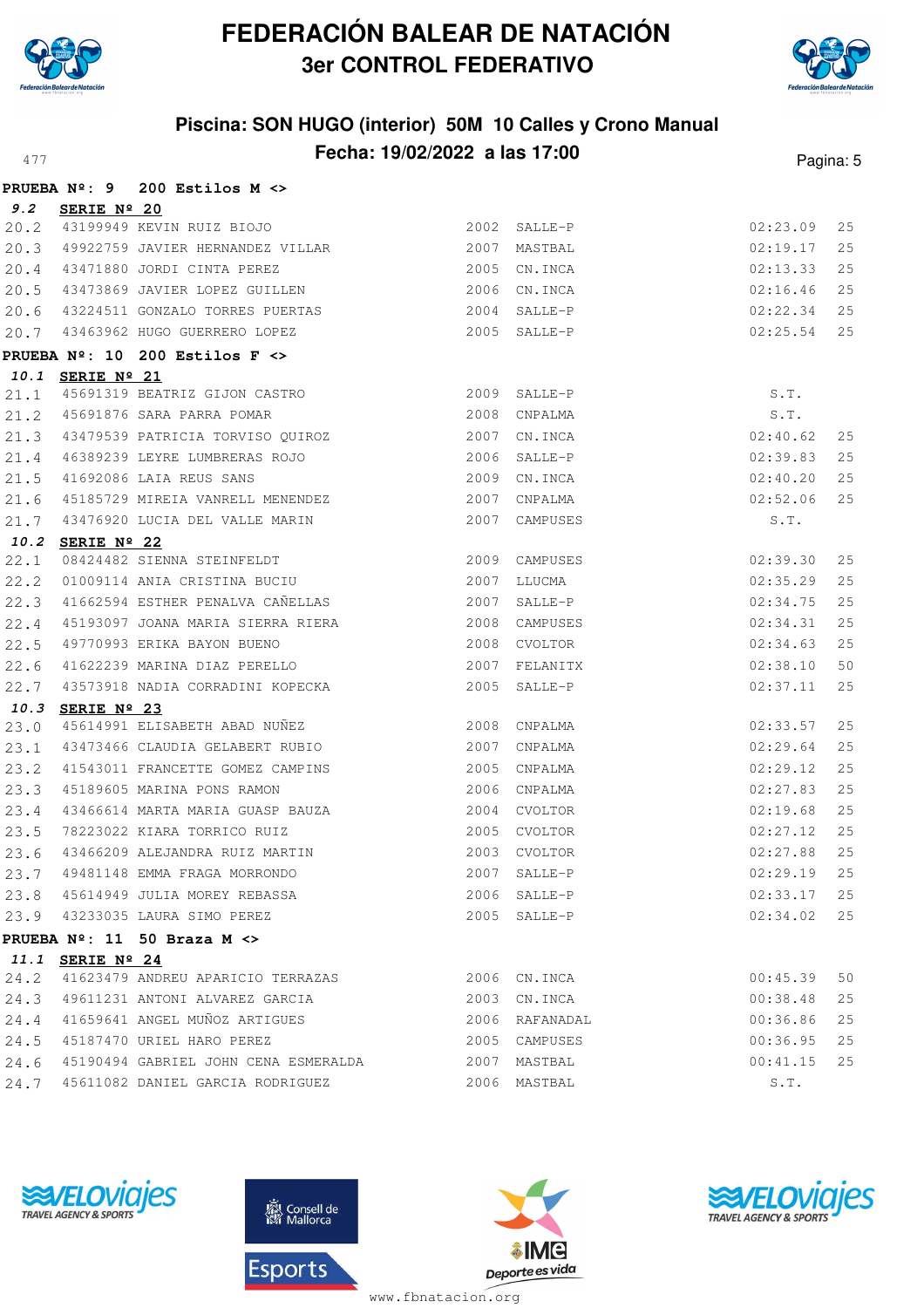



# **Piscina: SON HUGO (interior) 50M 10 Calles y Crono Manual Fecha: 19/02/2022 a las 17:00** Pagina: 6

|      |                  | PRUEBA $N^{\circ}$ : 11 50 Braza M <>                       |      |                |          |    |
|------|------------------|-------------------------------------------------------------|------|----------------|----------|----|
|      | 11.2 SERIE Nº 25 |                                                             |      |                |          |    |
| 25.2 |                  | 43466210 MARCOS RUIZ MARTIN<br>41664334 MARC TOMAS MORCILLO |      | 2005 CVOLTOR   | 00:35.06 | 25 |
| 25.3 |                  |                                                             |      | 2006 CVOLTOR   | 00:33.61 | 25 |
| 25.4 |                  | 43471880 JORDI CINTA PEREZ                                  |      | 2005 CN. INCA  | 00:30.36 | 25 |
| 25.5 |                  | 20000880 SACHA GIBBS                                        |      | 2005 CNPALMA   | 00:32.06 | 25 |
| 25.6 |                  | 41663833 ALBERT PORTER VICENS                               |      | 2005 SALLE-P   | 00:34.68 | 25 |
| 25.7 |                  | 43478107 SEBASTIA CRESPI LLOMPART 2001 CN.INCA              |      |                | 00:36.45 | 25 |
|      |                  | PRUEBA $N^{\circ}$ : 12 50 Braza F <>                       |      |                |          |    |
|      | 12.1 SERIE Nº 26 |                                                             |      |                |          |    |
| 26.2 |                  | 43480602 CLAUDIA ARIAS GOMILA                               |      | 2007 LLUCMA    | S.T.     |    |
| 26.3 |                  | 46392122 SANDRA CASTELL CORTES                              |      | 2007 MASTBAL   | S.T.     |    |
| 26.4 |                  | 49614755 NEUS MARCO ESCRIBANO                               |      | 2009 SALLE-P   | 00:47.90 | 25 |
| 26.5 |                  | 41660318 LAURA CABRER SANCHO                                |      | 2009 ES.ARTA   | 00:57.28 | 25 |
| 26.6 |                  | 45693422 PALOMA LINARES CORNEJO                             |      | 2009 MASTBAL   | S.T.     |    |
|      | 12.2 SERIE Nº 27 |                                                             |      |                |          |    |
| 27.2 |                  | 49770484 MARIOLA PEREZ CAMACHO                              |      | 2008 SALLE-P   | 00:45.72 | 25 |
| 27.3 |                  | 46395107 SOFIA LOPEZ GUILLEN 2009                           |      | CN.INCA        | 00:42.76 | 25 |
| 27.4 |                  | 00969372 ELENA ALEXANDRA ILIE                               |      | 2008 RAFANADAL | 00:42.00 | 25 |
| 27.5 |                  | 41619160 JULIETA ROBUSCHI MATTOS                            |      | 2007 RAFANADAL | 00:42.72 | 25 |
| 27.6 |                  | 42313111 TIANNA DEL PO VICA                                 |      | 2006 FELANITX  | 00:45.28 | 25 |
| 27.7 |                  | 20549108 SÍLVIA GUERRERO SANS                               |      | 2005 CN. INCA  | 00:46.86 | 25 |
| 12.3 | SERIE Nº 28      |                                                             |      |                |          |    |
| 28.0 |                  | 43474335 MARTA NADAL CANET                                  |      | 2006 NCALVIA   | 00:41.14 | 25 |
| 28.1 |                  | 43474950 NOA MARTINEZ COUSELO                               |      | 2006 CVOLTOR   | 00:38.22 | 25 |
| 28.2 |                  | 43475268 MARTA CHUN ROCA SANCHEZ                            |      | 2005 CVOLTOR   | 00:37.23 | 25 |
| 28.3 |                  | 43475079 SARAH HOLGADO BARAHONA                             |      | 2007 CNPALMA   | 00:36.63 | 25 |
| 28.4 |                  | 45184053 AINA TOMAS HERNANDEZ                               | 2004 | CNPALMA        | 00:35.92 | 25 |
| 28.5 |                  | 45691103 PAULA COLOMAR CARRASCO                             |      | 2004 CNPALMA   | 00:36.38 | 25 |
| 28.6 |                  | 45697330 MARIA DE LLUCH GONZALEZ CAPLLONCH 2007 SALLE-P     |      |                | 00:36.87 | 25 |
| 28.7 |                  | 45370786 LUCIA ROSER DE HOYOS                               |      | 2008 CAMPUSES  | 00:38.19 | 25 |
| 28.8 |                  | 46392188 NEREA CASTILLO LOPEZ                               |      | 2008 NCALVIA   | 00:39.06 | 25 |
| 28.9 |                  | 41623989 EMMA GRIMALT OBRADOR                               |      | 2006 FELANITX  | 00:42.57 | 50 |
|      |                  | PRUEBA $N^{\circ}$ : 13 1500 Libres X <>                    |      |                |          |    |
|      | 13.1 SERIE Nº 29 |                                                             |      |                |          |    |
|      |                  | 29.4 03764732 IVAN TEVZADZE                                 |      | 2003 FELANITX  | 18:53.57 | 25 |
|      |                  | 29.5 49923209 GABRIEL SUÑER MANZANO                         |      | 2007 SALLE-P   | 20:32.06 | 25 |
|      |                  | PRUEBA $N^{\circ}$ : 15 200 Libres M <>                     |      |                |          |    |
|      | 15.1 SERIE Nº 30 |                                                             |      |                |          |    |
| 30.2 |                  | 49608204 RUBEN OLIVARES TORRICO                             |      | 2006 LLUCMA    | S.T.     |    |
|      |                  | 30.3 41659206 LLUIS NEBOT REYES                             |      | 2005 RAFANADAL | 02:26.86 | 25 |
| 30.4 |                  | 45191890 GABRIEL REUS MEDIALDEA                             |      | 2004 LLUCMA    | 02:22.54 | 25 |
| 30.5 |                  | 41663102 ALEXANDRU MEDREA PADURE                            |      | 2007 CNPALMA   | 02:25.72 | 25 |
| 30.6 |                  | 45370001 BERNAT MIRET SALVA                                 |      | 2005 LLUCMA    | 02:28.13 | 25 |
| 30.7 |                  | 43460729 JAUME GARAU VILLALBA                               |      | 2001 LLUCMA    | S.T.     |    |
|      |                  |                                                             |      |                |          |    |







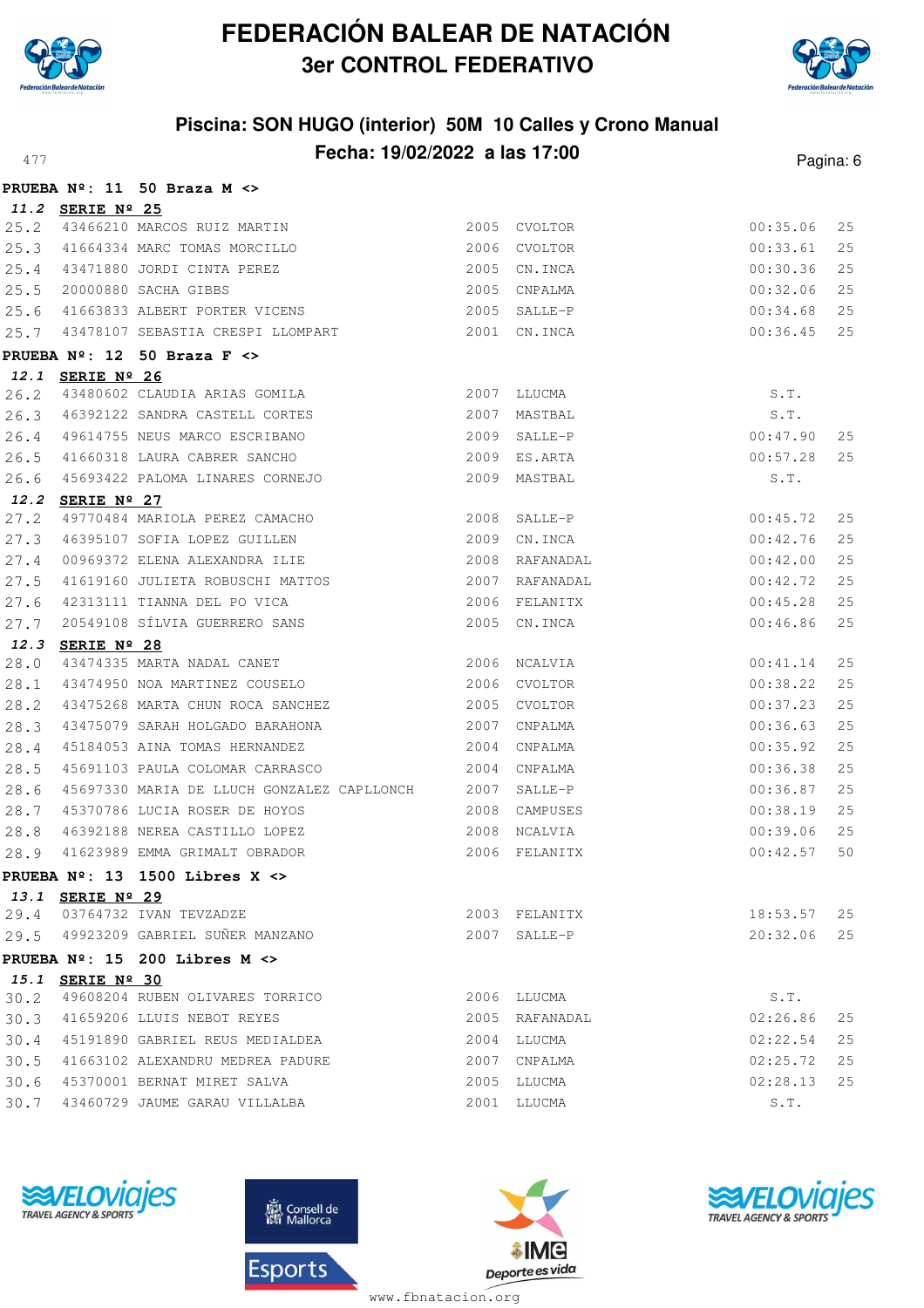



|      |                  | PRUEBA $N^{\circ}$ : 15 200 Libres M <>                              |              |                |          |     |
|------|------------------|----------------------------------------------------------------------|--------------|----------------|----------|-----|
|      | 15.2 SERIE Nº 31 |                                                                      |              |                |          |     |
|      |                  | 31.1 43479936 DANIEL CALZETTA TORRES                                 |              | 2005 MASTBAL   | 02:18.81 | 25  |
| 31.2 |                  | 41619398 DANIEL SERVERA GODOY                                        |              | 2006 ES.ARTA   | 02:15.62 | 25  |
|      |                  | 31.3 43476590 OLIVER TOLEDO PANIAGUA                                 |              | 2007 MASTBAL   | 02:04.05 | 25  |
| 31.4 |                  | 09897080 ALEX EMERY SACH                                             |              | 2005 SALLE-P   | 01:58.87 | 25  |
| 31.5 |                  | 45370659 ALEJANDRO GOMEZ MILLAN                                      |              | 2005 CAMPUSES  | 01:59.25 | 25  |
| 31.6 |                  | 43476877 VICTOR CASTAÑER HERNANDEZ                                   |              | 2006 CNPALMA   | 02:13.88 | 25  |
|      |                  | 31.7 43463950 ALEJANDRO ARIAS GOMILA                                 |              | 2004 LLUCMA    | 02:20.03 | 50  |
|      |                  | PRUEBA $N^{\circ}$ : 16 200 Libres F <>                              |              |                |          |     |
|      | 16.1 SERIE Nº 32 |                                                                      |              |                |          |     |
| 32.1 |                  | 45699760 LAURA AVILA ANDREU                                          |              | 2009 LLUCMA    | 03:05.41 | 25  |
| 32.2 |                  | 45187771 LAURA RAMOS MAYOL                                           | 2007         | CAMPUSES       | 02:48.12 | 25  |
| 32.3 |                  | 41659846 MARIA CIRER CABOT                                           |              | 2009 CNPALMA   | 02:47.36 | 25  |
| 32.4 |                  | 41619160 JULIETA ROBUSCHI MATTOS                                     |              | 2007 RAFANADAL | 02:46.04 | 25  |
| 32.5 |                  | 45372103 AMELIE MONIER PIÑOL                                         |              | 2009 CNPALMA   | 02:46.65 | 25  |
| 32.6 |                  | 46388063 ANA HERNANDEZ CERDO                                         |              | 2008 SALLE-P   | 02:49.87 | 50  |
| 32.7 |                  | 46390096 MARINA IGUAL SALOM                                          |              | 2008 CAMPUSES  | 03:01.66 | 25  |
| 32.8 |                  | 45614937 AUREA PALMER FRAU                                           |              | 2006 CNPALMA   | S.T.     |     |
|      | 16.2 SERIE Nº 33 |                                                                      |              |                |          |     |
| 33.1 |                  | 45614939 MARIA ANTONIA FEMENIA CRESPI                                | 2008 SALLE-P |                | 02:37.70 | 25  |
| 33.2 |                  | 41662209 CELIA ROSSELLO BRUGAROLAS                                   |              | 2008 CNPALMA   | 02:35.04 | 50  |
| 33.3 |                  | 46394475 LAURA CASTAÑER NOGUERA                                      |              | 2009 CVOLTOR   | 02:25.32 | 25  |
| 33.4 |                  | 45372330 EMILIE SANCHEZ BUJOSA                                       |              | 2009 CNPALMA   | 02:24.40 | 25  |
| 33.5 |                  | 49484379 LLUCIA AVELLA FONTCUBERTA<br>SEIREAREA IIIX PERMANDEZ REDTH |              | 2009 CNPALMA   | 02:24.41 | 25  |
| 33.6 |                  | 45370765 AINA FERNANDEZ BERTH                                        |              | 2008 CVOLTOR   | 02:28.37 | 25  |
| 33.7 |                  | 45184949 CLAUDIA FRANCO ROSSELLO                                     |              | 2008 CNPALMA   | 02:34.26 | 25  |
| 33.8 |                  | 46388016 CARME THOMAS TABERNER                                       |              | 2008 CNPALMA   | 02:43.73 | 25  |
|      | 16.3 SERIE Nº 34 |                                                                      |              |                |          |     |
| 34.0 |                  | 46388014 AINA THOMAS TABERNER                                        |              | 2006 CNPALMA   | 02:20.87 | 25  |
| 34.1 |                  | 43474350 MARINA JOVER GALLEGO                                        |              | 2000 NCALVIA   | 02:17.40 | 25  |
| 34.2 |                  | 45193097 JOANA MARIA SIERRA RIERA                                    |              | 2008 CAMPUSES  | 02:14.51 | 25  |
| 34.3 |                  | 43470221 ADELA GARRIDO MORENO                                        |              | 2006 CNPALMA   | 02:13.25 | 25  |
| 34.4 |                  | 49923805 MARTINA MANRESA MALBERTI                                    |              | 2005 SALLE-P   | 02:03.53 | 25  |
| 34.5 |                  | 45614441 CLAUDIA NUÑEZ LLADO                                         |              | 2005 CNPALMA   | 02:03.98 | 25  |
| 34.6 |                  | 41664031 SOFIA BARRIOS GIORNO                                        |              | 2005 CNPALMA   | 02:14.37 | 25  |
| 34.7 |                  | 46393032 CAROLINA HEREDIA BLANCO                                     |              | 2005 SALLE-P   | 02:15.20 | 25  |
| 34.8 |                  |                                                                      |              | 2008 CAMPUSES  | 02:20.18 | 25  |
| 34.9 |                  | 43481556 AINA TOMAS TOMAS<br>41543010 CARME GOMEZ CAMPINS            |              | 2003 CNPALMA   | 02:22.90 | 2.5 |





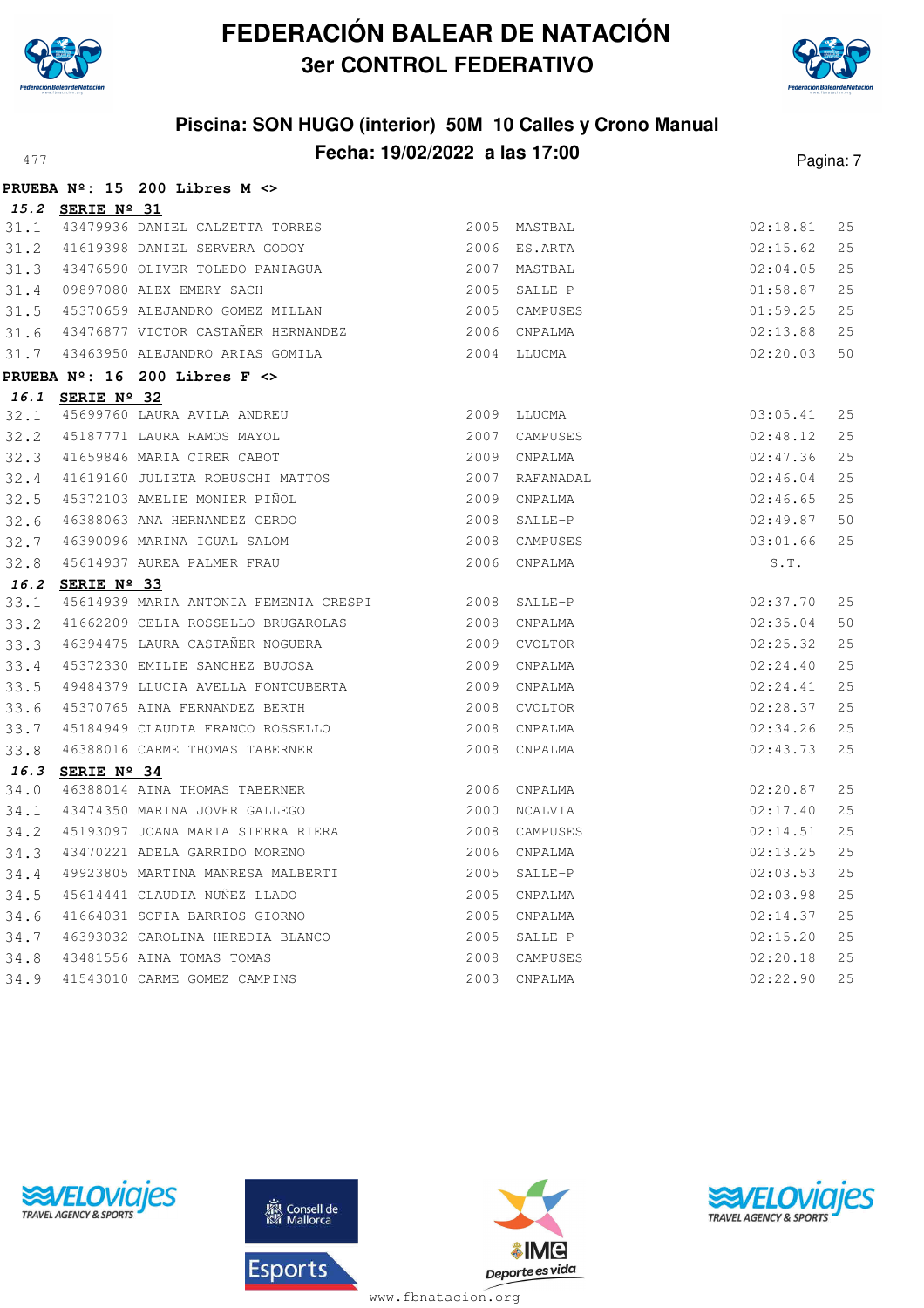



|      |                  | PRUEBA Nº: 17 50 Espalda M <>                           |             |               |          |    |
|------|------------------|---------------------------------------------------------|-------------|---------------|----------|----|
|      | 17.1 SERIE Nº 35 |                                                         |             |               |          |    |
|      |                  | 35.2 41618413 JOAN EVANGELISTI VADELL                   |             | 2001 LLUCMA   | S.T.     |    |
|      |                  | 35.3 45612184 IVAN FERNANDEZ ROZALEN 2006 CVOLTOR       |             |               | 00:35.95 | 25 |
|      |                  | 35.4 43233522 ALFONSO REINA MORENO                      |             | 2005 SALLE-P  | 00:27.44 | 25 |
|      |                  | 35.5 43205973 SALVADOR REYNES VALLVERDU                 |             | 2002 CNPALMA  | 00:28.02 | 25 |
|      |                  | 35.6 46390814 ANTONI ALBERT TRIAY SERRA                 |             | 2007 CNMURO   | S.T.     |    |
|      |                  | PRUEBA Nº: 18 50 Espalda F <>                           |             |               |          |    |
|      | 18.1 SERIE Nº 36 |                                                         |             |               |          |    |
|      |                  | 36.2 49771064 COLOMA MORAGUES CARDELL                   | 2006 LLUCMA |               | S.T.     |    |
|      |                  | 36.3 41619974 LUCIA CASCALES JIMENEZ                    |             | 2007 FELANITX | 00:38.63 | 25 |
|      |                  | 36.4 01579553 ESTELLA LLUM TONRATH                      |             | 2007 CAMPUSES | 00:29.06 | 25 |
|      |                  | 36.5 49868938 JULIA LLABRES PEDRET                      |             | 2009 SALLE-P  | 00:35.70 | 25 |
|      |                  | 36.6 43480602 CLAUDIA ARIAS GOMILA                      |             | 2007 LLUCMA   | S.T.     |    |
|      |                  | PRUEBA $N^2$ : 19 4x100 Libres X <>                     |             |               |          |    |
|      | 19.1 SERIE Nº 37 |                                                         |             |               |          |    |
| 37.4 | 01268            | CAMPUSES                                                |             | CAMPUSES      | S.T.     |    |
|      |                  | PRUEBA Nº: 25 400 Libres M <>                           |             |               |          |    |
|      | 25.1 SERIE Nº 38 |                                                         |             |               |          |    |
|      |                  | 38.2 46392195 MIGUEL ANGEL SUÑER AMENGUAL 2006 CNPALMA  |             |               | S.T.     |    |
|      |                  | 38.3 45192573 NICOLAS BLAS STÜDE<br>$2007$ SALLE-P      |             |               | 04:52.42 | 25 |
|      |                  | 38.4 45696312 POL VALLESPIR TORAN                       |             | 2007 CN. INCA | 04:41.40 | 25 |
|      |                  | 38.5 45697069 SERGIO BENNASSAR MARTIN                   |             | 2007 CNPALMA  | 04:52.25 | 25 |
| 38.6 |                  | 43206241 GUILLEM SOLER BUADES                           |             | 1993 CAMPUSES | S.T.     |    |
|      | 25.2 SERIE Nº 39 | 45611299 JUAN MANUEL NUÑEZ BALDOMIR 2005 CNPALMA        |             |               |          |    |
| 39.2 |                  |                                                         |             |               | 04:28.61 | 25 |
| 39.3 |                  | 41664005 JUAN GARCIA VIVES                              |             | 2006 SALLE-P  | 04:15.30 | 25 |
|      |                  | 39.4 46392451 MARC FALCO GUILLEM                        |             | 2003 SALLE-P  | 03:59.42 | 25 |
|      |                  | 39.5 43232272 JORGE SABATER ESPINOSA                    |             | 2006 SALLE-P  | 04:05.23 | 25 |
|      |                  | 39.6 07704218 DENIS MOLNAR                              |             | 2004 CNPALMA  | 04:23.28 | 25 |
|      |                  | 39.7 45192768 MARC CASTRO ARQUES                        |             | 2007 CAMPUSES | 04:28.73 | 25 |
|      |                  | PRUEBA $N^{\circ}$ : 26 400 Libres F <>                 |             |               |          |    |
|      | 26.1 SERIE Nº 40 | 40.1 46396813 CARLOTA ROJO CAPA                         |             | 2009 LLUCMA   | S.T.     |    |
| 40.2 |                  | 49608206 PAULA OLIVARES TORRICO                         |             | 2009 LLUCMA   | 06:14.34 | 25 |
|      |                  | 40.3 08424482 SIENNA STEINFELDT                         |             | 2009 CAMPUSES | 05:19.46 | 25 |
|      |                  | 45697330 MARIA DE LLUCH GONZALEZ CAPLLONCH 2007 SALLE-P |             |               | 05:12.79 | 25 |
| 40.4 |                  | 49919717 ERIKA HERREROS LOPEZ                           | 2007        |               | 05:15.32 | 25 |
| 40.5 |                  | 43464708 AINA SEGUI TOMAS                               | 2004        | SALLE-P       |          | 50 |
| 40.6 |                  |                                                         |             | LLUCMA        | 05:52.21 |    |
| 40.7 |                  | 49928607 ELENA AMOR BAUZA                               |             | 2009 LLUCMA   | 06:33.17 | 25 |
| 40.8 |                  | 45692762 ANGELA BUSQUETS NAVARRO                        |             | 2006 CNPALMA  | S.T.     |    |







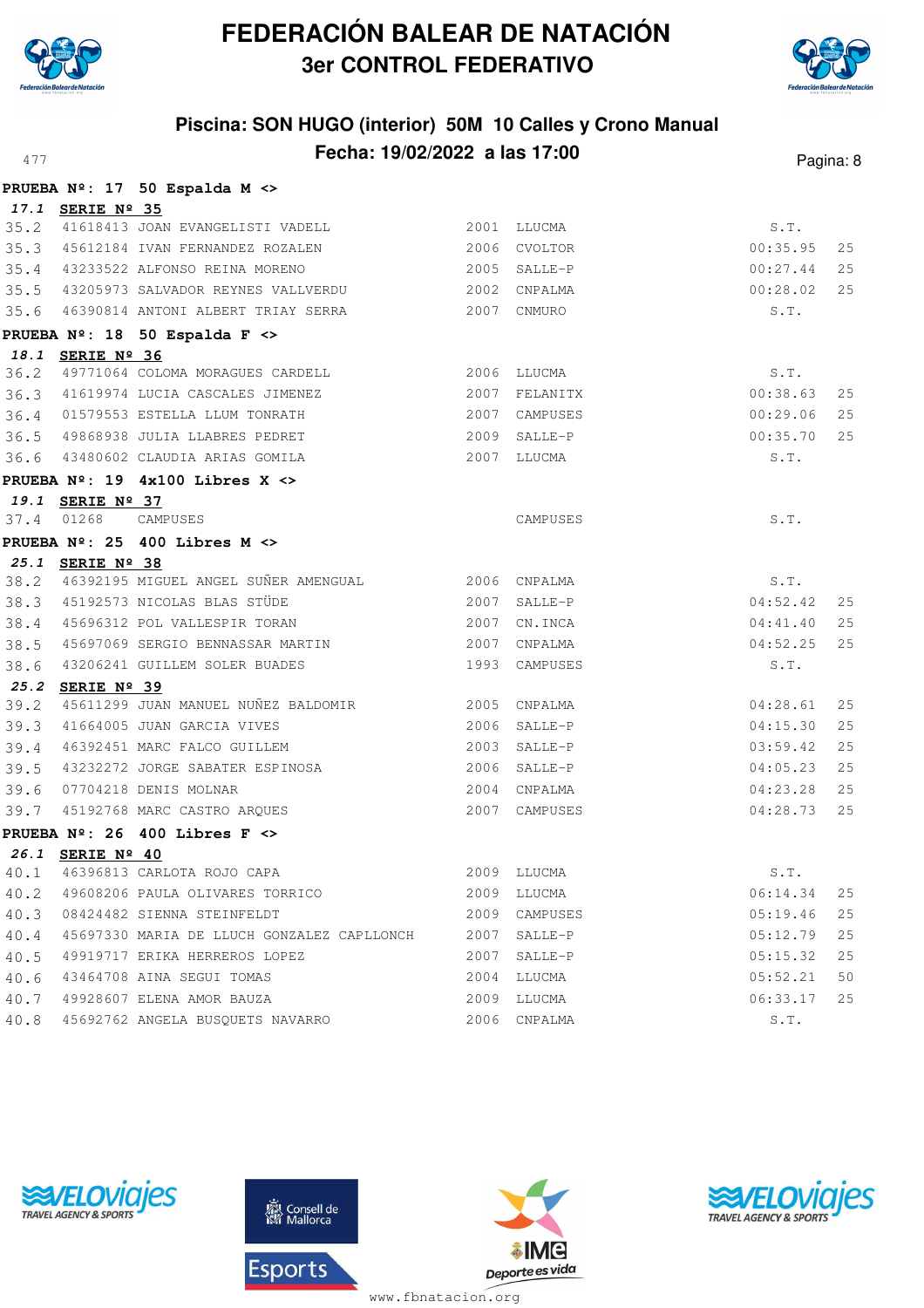



# **Piscina: SON HUGO (interior) 50M 10 Calles y Crono Manual Fecha: 19/02/2022 a las 17:00** Pagina: 9

|      |                  | PRUEBA $N^{\circ}$ : 26 400 Libres F <>                                                                                                                           |                |               |          |    |
|------|------------------|-------------------------------------------------------------------------------------------------------------------------------------------------------------------|----------------|---------------|----------|----|
|      | 26.2 SERIE Nº 41 |                                                                                                                                                                   |                |               |          |    |
|      |                  | 41.1 41664006 MARIA BELEN GARCÍA VIVES                                                                                                                            |                | 2007 SALLE-P  | 05:03.56 | 25 |
|      |                  | 41.2 49925382 ALEXANDRA SANDIN POLO                                                                                                                               |                | 2004 SALLE-P  | 04:45.62 | 25 |
|      |                  |                                                                                                                                                                   |                | 2006 CNPALMA  | 04:35.49 | 25 |
|      |                  |                                                                                                                                                                   |                | 1989 CNPALMA  | 04:23.12 | 50 |
|      |                  | 41.3 45189605 MARINA PONS RAMON<br>41.4 43164284 MELANI COSTA SCHMID<br>41.5 04346837 JOSHA VERMEER<br>41.6 45614949 JULIA MOREY REBASSA<br>41.7 43479529 DITILER |                | 2006 SALLE-P  | 04:32.91 | 25 |
|      |                  |                                                                                                                                                                   |                | 2006 SALLE-P  | 04:35.59 | 25 |
|      |                  | 41.7 43479539 PATRICIA TORVISO QUIROZ                                                                                                                             |                | 2007 CN.INCA  | 04:47.75 | 25 |
|      |                  | 41.8 45697326 AINA GONZALEZ CAPLLONCH                                                                                                                             |                | 2007 SALLE-P  | 05:07.50 | 25 |
|      |                  | PRUEBA $N^{\circ}$ : 29 100 Braza M <>                                                                                                                            |                |               |          |    |
|      | 29.1 SERIE Nº 42 |                                                                                                                                                                   |                |               |          |    |
|      |                  | 42.0 45190652 RAUL BERMIN MORAIS 2002 CNPALMA                                                                                                                     |                |               | S.T.     |    |
|      |                  | 42.1 41623479 ANDREU APARICIO TERRAZAS 2006 CN.INCA                                                                                                               |                |               | 01:37.41 | 50 |
|      |                  | 42.2 43478107 SEBASTIA CRESPI LLOMPART                                                                                                                            |                | 2001 CN.INCA  | 01:19.54 | 25 |
|      |                  | 42.3 45691572 ANDREAS CARRASCAL GUILCHENKO 2006 CNPALMA                                                                                                           |                |               | 01:15.15 | 50 |
|      |                  | 42.4 43182823 MARC SANCHEZ TORRENS                                                                                                                                | 1992 CVOLTOR   |               | 01:00.32 | 25 |
|      |                  | 42.5 43461268 ADRIAN ARMERO CALIZ 1999 CVOLTOR                                                                                                                    |                |               | 01:07.46 | 50 |
|      |                  | 42.6 45192656 GERARD DOMENECH DE LA IGLESIA 2007 CAMPUSES                                                                                                         |                |               | 01:12.76 | 25 |
|      |                  | 42.7 46392835 DIEGO AMOR SORIANO                                                                                                                                  | 2005 LLUCMA    |               | 01:21.88 | 25 |
|      |                  | 42.8 43477211 ALBERTO EGEA RUIZ                                                                                                                                   | $2007$ SALLE-P |               | S.T.     |    |
|      |                  | 42.9 43463961 ADRIAN GUERRERO LOPEZ 2001 SALLE-P                                                                                                                  |                |               | S.T.     |    |
|      |                  | PRUEBA $N^{\circ}$ : 30 100 Braza F <>                                                                                                                            |                |               |          |    |
|      | 30.1 SERIE Nº 43 |                                                                                                                                                                   |                |               |          |    |
|      |                  | 43.2 41543011 FRANCETTE GOMEZ CAMPINS 2005 CNPALMA                                                                                                                |                |               | S.T.     |    |
|      |                  | 43.3 49770484 MARIOLA PEREZ CAMACHO 2008 SALLE-P                                                                                                                  |                |               | 01:36.32 | 50 |
|      |                  | 43.4 20549798 ELSA MIJARES FONTCLARA 2009 CN.INCA                                                                                                                 |                |               | 01:35.23 | 50 |
|      |                  | 43.5 45691876 SARA PARRA POMAR                                                                                                                                    | 2008 CNPALMA   |               | 01:34.21 | 25 |
|      |                  | 43.6 41691791 CRISTINA MIQUEL FULLANA 2009 ES.ARTA                                                                                                                |                |               | 01:38.17 | 25 |
|      |                  | 43.7 20549108 SÍLVIA GUERRERO SANS                                                                                                                                |                | 2005 CN. INCA | S.T.     |    |
|      | 30.2 SERIE Nº 44 |                                                                                                                                                                   |                |               |          |    |
| 44.1 |                  | 46395107 SOFIA LOPEZ GUILLEN 2009 CN.INCA                                                                                                                         |                |               | 01:30.12 | 25 |
|      |                  | 44.2 49609931 ALBA PASCUAL SABANIEL                                                                                                                               |                | 2009 SALLE-P  | 01:23.73 | 25 |
|      |                  | 44.3 45184949 CLAUDIA FRANCO ROSSELLO                                                                                                                             |                | 2008 CNPALMA  | 01:22.30 | 25 |
|      |                  | 44.4 43477108 NATALIA MARTINEZ CACERES 2004 CVOLTOR                                                                                                               |                |               | 01:17.26 | 25 |
|      |                  | 44.5 41692086 LAIA REUS SANS                                                                                                                                      | 2009 CN.INCA   |               | 01:21.27 | 25 |
|      |                  | 44.6 41662209 CELIA ROSSELLO BRUGAROLAS 2008 CNPALMA                                                                                                              |                |               | 01:24.57 | 50 |
| 44.7 |                  | 45697729 PAULA MELIS FERRER                                                                                                                                       |                | 2009 CNPALMA  | 01:27.56 | 25 |





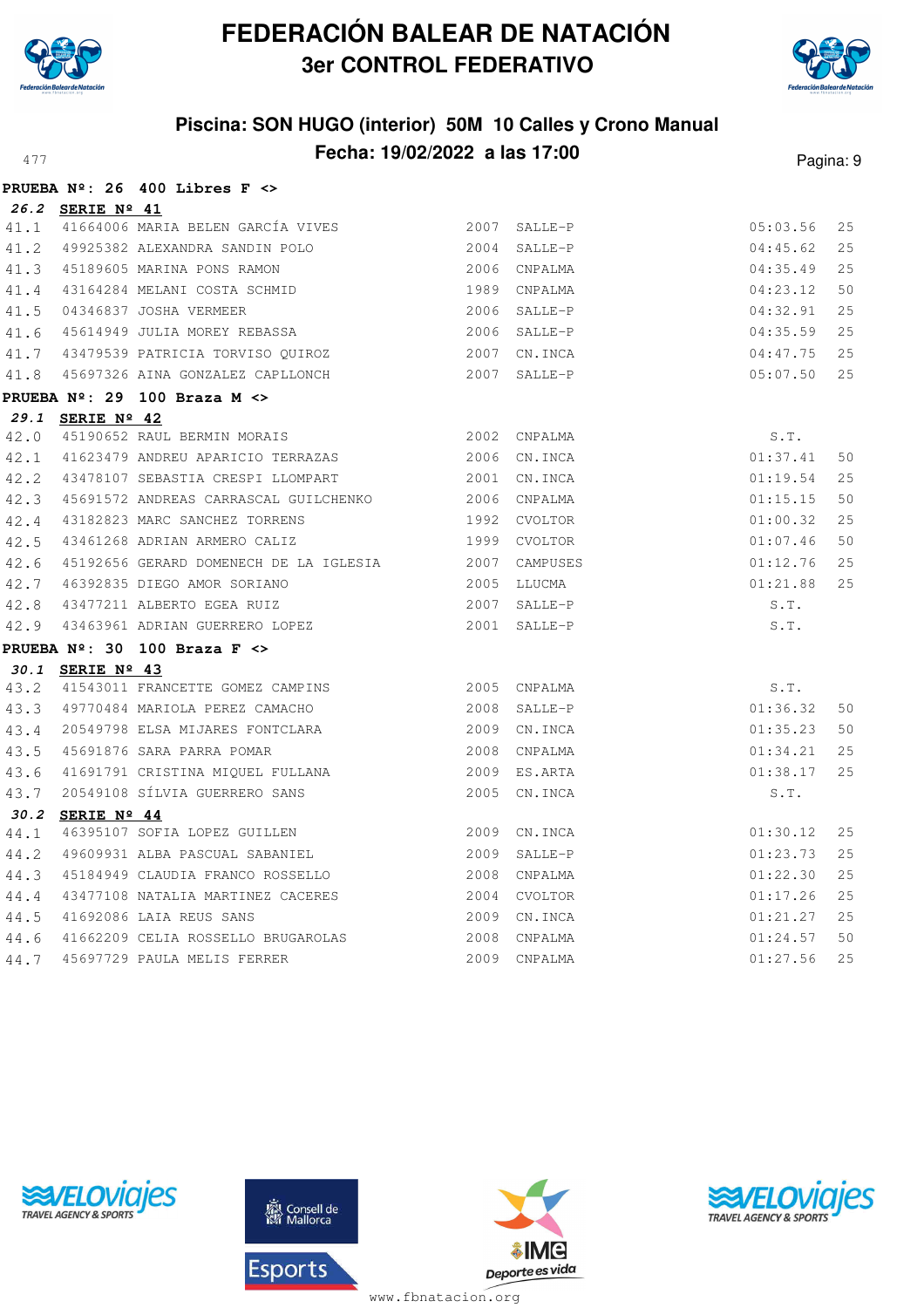



# **Piscina: SON HUGO (interior) 50M 10 Calles y Crono Manual Fecha: 19/02/2022 a las 17:00** Pagina: 10

|              |                      | PRUEBA Nº: 31 50 Mariposa M <>                                        |      |                            |          |    |
|--------------|----------------------|-----------------------------------------------------------------------|------|----------------------------|----------|----|
|              | 31.1 SERIE Nº 45     |                                                                       |      |                            |          |    |
|              |                      | 45.2 41658921 PAU BLANCO CASTILLO                                     |      | 2007 RAFANADAL             | 00:46.38 | 25 |
|              |                      | 45.3 49611231 ANTONI ALVAREZ GARCIA                                   |      | 2003 CN.INCA               | 00:34.62 | 50 |
| 45.4         |                      | 45187470 URIEL HARO PEREZ                                             |      | 2005 CAMPUSES              | 00:32.18 | 25 |
| 45.5         |                      |                                                                       |      |                            | 00:32.81 | 25 |
| 45.6         |                      | 46390814 ANTONI ALBERT TRIAY SERRA 2007 CNMURO                        |      |                            | 00:36.15 | 25 |
| 45.7         |                      | 41620437 XAVIER RIERA DIAZ                                            |      | 2007 RAFANADAL             | S.T.     |    |
| 31.2         | SERIE Nº 46          |                                                                       |      |                            |          |    |
| 46.2         |                      | 45614938 GUILLEM FEMENIA CRESPI 2005 SALLE-P                          |      |                            | 00:31.04 | 25 |
| 46.3         |                      | 41621263 ADRIAN ACEDO PERPATH 2007 RAFANADAL                          |      |                            | 00:29.81 | 25 |
| 46.4         |                      | 43480370 JAUME RIBAS MONSERRAT                                        |      | 2001 LLUCMA                | 00:29.21 | 25 |
| 46.5         |                      | 03764732 IVAN TEVZADZE                                                |      | 2003 FELANITX              | 00:29.53 | 25 |
| 46.6         |                      | 45370659 ALEJANDRO GOMEZ MILLAN 2005 CAMPUSES                         |      |                            | 00:30.83 | 25 |
| 46.7         |                      | 41691059 IVAN TRIBALDOS LOPEZ 2000 LLUCMA                             |      |                            | 00:31.22 | 25 |
|              | 31.3 SERIE Nº 47     |                                                                       |      |                            |          |    |
| 47.0         |                      | 43466210 MARCOS RUIZ MARTIN                                           |      | 2005 CVOLTOR               | 00:29.17 | 50 |
| 47.1         |                      | 43205973 SALVADOR REYNES VALLVERDU 2002 CNPALMA                       |      |                            | 00:27.65 | 50 |
| 47.2         |                      | 43476153 MATEU VENY OLIVER                                            |      | 2002 CNPALMA               | 00:26.80 | 50 |
| 47.3         |                      | 43469832 JAUME SASTRE GALARZO                                         |      | 2000 CNPALMA               | 00:26.08 | 25 |
| 47.4         |                      | 43473869 JAVIER LOPEZ GUILLEN                                         |      | 2006 CN.INCA               | 00:26.12 | 50 |
| 47.5         |                      | 43478908 ADRIA SARD PUIGROS                                           |      | 2001 CNPALMA               | 00:26.15 | 50 |
| 47.6         |                      | 46392451 MARC FALCO GUILLEM 2003 SALLE-P                              |      |                            | 00:26.40 | 25 |
|              |                      | 47.7 43199949 KEVIN RUIZ BIOJO                                        |      | 2002 SALLE-P               | 00:26.44 | 25 |
|              |                      | 47.8 45611418 GUILLEM ESTARELLAS DE HARO                              |      | 2004 CAMPUSES              | 00:28.04 | 25 |
|              |                      | 47.9 43466374 NESTOR SIQUIER RIPOLL                                   |      | 2004 CNPALMA               | 00:28.91 | 25 |
|              |                      | PRUEBA Nº: 32 50 Mariposa F <>                                        |      |                            |          |    |
|              | 32.1 SERIE Nº 48     | $32.1$ $5611917$ MARTA LLIZO ARROM<br>48.0 45611917 MARTA LLIZO ARROM |      | 2007 CN.INCA               | S.T.     |    |
| 48.1         |                      | 41691553 SOL GOMEZ MARTIN                                             |      | 2006 RAFANADAL<br>00:38.31 |          | 50 |
|              |                      | 48.2 46390955 MARTINA SERRA MARTINEZ 2009 SALLE-P                     |      |                            | 00:36.94 | 25 |
|              |                      | 48.3 41664006 MARIA BELEN GARCÍA VIVES 2007 SALLE-P                   |      |                            | 00:34.62 | 25 |
| 48.4         |                      | 46388014 AINA THOMAS TABERNER                                         |      | 2006 CNPALMA               | 00:34.56 | 50 |
|              |                      | 43475268 MARTA CHUN ROCA SANCHEZ                                      |      | 2005 CVOLTOR               | 00:34.82 | 50 |
| 48.5<br>48.6 |                      | 41664764 NEUS QUETGLAS CARBONELL                                      |      | 2006 NCALVIA               | 00:35.17 | 25 |
| 48.7         |                      | 42374837 CARLOTA MIRA BROWN                                           |      | 2007 ES.ARTA               | 00:37.99 | 25 |
| 48.8         |                      | 43471829 ELSA MARTINEZ ESTEVA                                         |      | 2007 SALLE-P               | 00:39.75 | 50 |
|              |                      |                                                                       |      |                            |          |    |
| 32.2<br>49.0 | SERIE $N^{\circ}$ 49 | 03086090 LUCIA BRIGUGLIO                                              |      | 2009 SALLE-P               | 00:33.43 | 25 |
| 49.1         |                      | 49925383 MARTA SANDIN POLO                                            | 2007 | SALLE-P                    | 00:33.24 | 25 |
| 49.2         |                      | 45184053 AINA TOMAS HERNANDEZ                                         |      | 2004 CNPALMA               | 00:31.66 | 50 |
| 49.3         |                      | 46389239 LEYRE LUMBRERAS ROJO                                         |      | 2006 SALLE-P               | 00:31.07 | 25 |
| 49.4         |                      | 43466209 ALEJANDRA RUIZ MARTIN                                        |      | 2003 CVOLTOR               | 00:29.04 | 25 |
| 49.5         |                      | 43573918 NADIA CORRADINI KOPECKA                                      |      | 2005 SALLE-P               | 00:30.80 | 50 |
| 49.6         |                      | 46394473 NEREA CASTAÑER NOGUERA                                       |      | 2003 CVOLTOR               | 00:31.51 | 50 |
| 49.7         |                      | 41659557 MARGALIDA CERDA MANRESA                                      |      | 2007 FELANITX              | 00:31.84 | 50 |
| 49.8         |                      | 45187558 LUCIA ZUBIRI OLIVERA                                         |      | 2007 SALLE-P               | 00:33.66 | 50 |
|              |                      |                                                                       |      |                            |          |    |
|              |                      |                                                                       |      |                            |          |    |







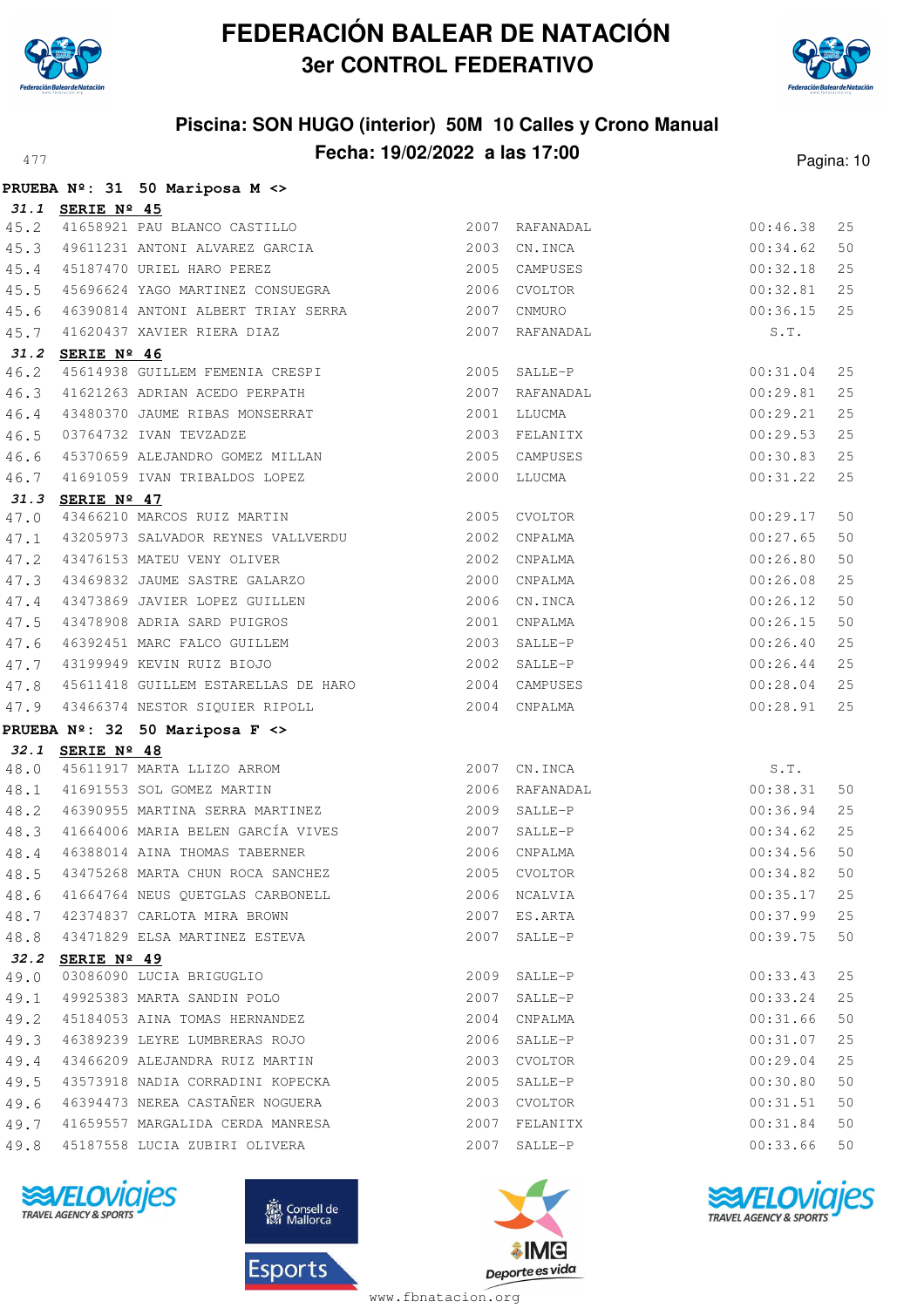



# **Piscina: SON HUGO (interior) 50M 10 Calles y Crono Manual Fecha: 19/02/2022 a las 17:00** Pagina: 11

|      |                  | PRUEBA Nº: 32 50 Mariposa F <>                                    |      |               |          |          |
|------|------------------|-------------------------------------------------------------------|------|---------------|----------|----------|
|      | 32.2 SERIE Nº 49 |                                                                   |      |               |          |          |
|      |                  | 49.9 46388012 CATERINA THOMAS TABERNER                            |      | 2004 CNPALMA  | 00:34.06 | 50       |
|      |                  | PRUEBA $N^{\circ}$ : 33 800 Libres X <>                           |      |               |          |          |
|      | 33.1 SERIE Nº 50 |                                                                   |      |               |          |          |
| 50.2 |                  | 45614994 AINA ABAD NUÑEZ                                          |      | 2008 CNPALMA  | 10:48.43 | 50       |
|      |                  | 50.3 49928381 LUCIA SANTHA FERENCZI                               | 2009 | SALLE-P       | 10:02.49 | 25       |
|      |                  | 50.4 43479700 AGNES MAYOL SERRA                                   |      | 2007 SALLE-P  | 09:32.41 | 25       |
| 50.5 |                  | 45185607 LLUIS VICENS BUJOSA                                      |      | 2005 CNPALMA  | 09:35.29 | 25       |
| 50.6 |                  | 41709410 MARTA JULIA MARTORELL                                    | 2007 | FELANITX      | 10:12.91 | 25       |
| 50.7 |                  | 49920386 JULIA ARROM VILLALONGA                                   |      | 2009 CVOLTOR  | 11:35.31 | 25       |
|      |                  | PRUEBA Nº: 35 100 Espalda M <>                                    |      |               |          |          |
|      | 35.1 SERIE Nº 51 |                                                                   |      |               |          |          |
| 51.1 |                  | 45192768 MARC CASTRO ARQUES                                       |      | 2007 CAMPUSES | 01:12.28 | 25       |
|      |                  | 51.2 41619398 DANIEL SERVERA GODOY                                |      | 2006 ES.ARTA  | 01:10.75 | 50       |
|      |                  | 51.3 49922759 JAVIER HERNANDEZ VILLAR                             |      | 2007 MASTBAL  | 01:06.97 | 25       |
| 51.4 |                  | 43470663 MARCOS SANCHEZ GONZALEZ                                  |      | 2004 SALLE-P  | 01:00.78 | 25       |
| 51.5 |                  | 41663863 TOMEU BONET BONET                                        |      | 2007 CNPALMA  | 01:07.12 | 50       |
| 51.6 |                  | 43476877 VICTOR CASTAÑER HERNANDEZ 2006 CNPALMA                   |      |               | 01:10.23 | 50       |
| 51.7 |                  | 43476590 OLIVER TOLEDO PANIAGUA                                   |      | 2007 MASTBAL  | 01:08.97 | 25       |
|      |                  | PRUEBA Nº: 36 100 Espalda F <>                                    |      |               |          |          |
|      | 36.1 SERIE Nº 52 |                                                                   |      |               |          |          |
| 52.2 |                  | 46390096 MARINA IGUAL SALOM                                       |      | 2008 CAMPUSES | 01:30.25 | 50       |
|      |                  | 52.3 41661081 NEUS MAS ALCON                                      |      | 2009 FELANITX | 01:27.90 | 50       |
| 52.4 |                  | 41659846 MARIA CIRER CABOT                                        |      | 2009 CNPALMA  | 01:25.40 | 50       |
| 52.5 |                  | 46388063 ANA HERNANDEZ CERDO                                      | 2008 | SALLE-P       | 01:23.22 | 25       |
| 52.6 |                  | 45372103 AMELIE MONIER PIÑOL                                      | 2009 | CNPALMA       | 01:27.32 | 25       |
| 36.2 | SERIE Nº 53      |                                                                   |      |               |          |          |
| 53.2 |                  | 49614755 NEUS MARCO ESCRIBANO                                     | 2009 | SALLE-P       | 01:18.96 | 25       |
| 53.3 |                  | 45696080 CLAUDIA AMENGUAL CAMPINS                                 | 2005 | CN.INCA       | 01:18.49 | 50       |
| 53.4 |                  | 46393032 CAROLINA HEREDIA BLANCO                                  | 2005 | SALLE-P       | 01:17.83 | 50       |
| 53.5 |                  | 49919717 ERIKA HERREROS LOPEZ                                     | 2007 | SALLE-P       | 01:17.96 | 50       |
| 53.6 |                  | 43467319 MAR VELASCO ROCHON                                       |      | 2007 CAMPUSES | 01:16.74 | 25       |
| 53.7 |                  | 42391264 ANNA GENOVA RADEVA                                       | 2007 | CNPALMA       | 01:20.99 | 25       |
| 36.3 | SERIE Nº 54      |                                                                   |      |               |          |          |
| 54.0 |                  | 49868938 JULIA LLABRES PEDRET<br>41662594 ESTHER PENALVA CAÑELLAS |      | 2009 SALLE-P  | 01:14.89 | 25<br>25 |
| 54.1 |                  |                                                                   |      | 2007 SALLE-P  | 01:13.53 |          |
| 54.2 |                  | 45614889 MARIA REINA MORENO                                       |      | 2007 SALLE-P  | 01:12.06 | 25       |
| 54.3 |                  | 41622760 ANGELS MARTI GINARD                                      |      | 2006 ES.ARTA  | 01:07.61 | 25       |
| 54.4 |                  | 43467318 GABRIELA VELASCO ROCHON                                  |      | 2005 CAMPUSES | 01:06.85 | 25       |
| 54.5 |                  | 09690446 LUNA CHIMA                                               | 2007 | CAMPUSES      | 01:07.07 | 25       |
| 54.6 |                  | 45193826 Mª VICTORIA CAÑADILLAS SMOLOVA                           | 2008 | CNPALMA       | 01:10.25 | 25       |
| 54.7 |                  | 46390465 BLANCA JAUME BRAVO                                       | 2008 | MASTBAL       | 01:13.35 | 25       |
| 54.8 |                  | 43473466 CLAUDIA GELABERT RUBIO                                   |      | 2007 CNPALMA  | 01:14.02 | 25       |
| 54.9 |                  | 41664031 SOFIA BARRIOS GIORNO                                     |      | 2005 CNPALMA  | 01:15.28 | 25       |







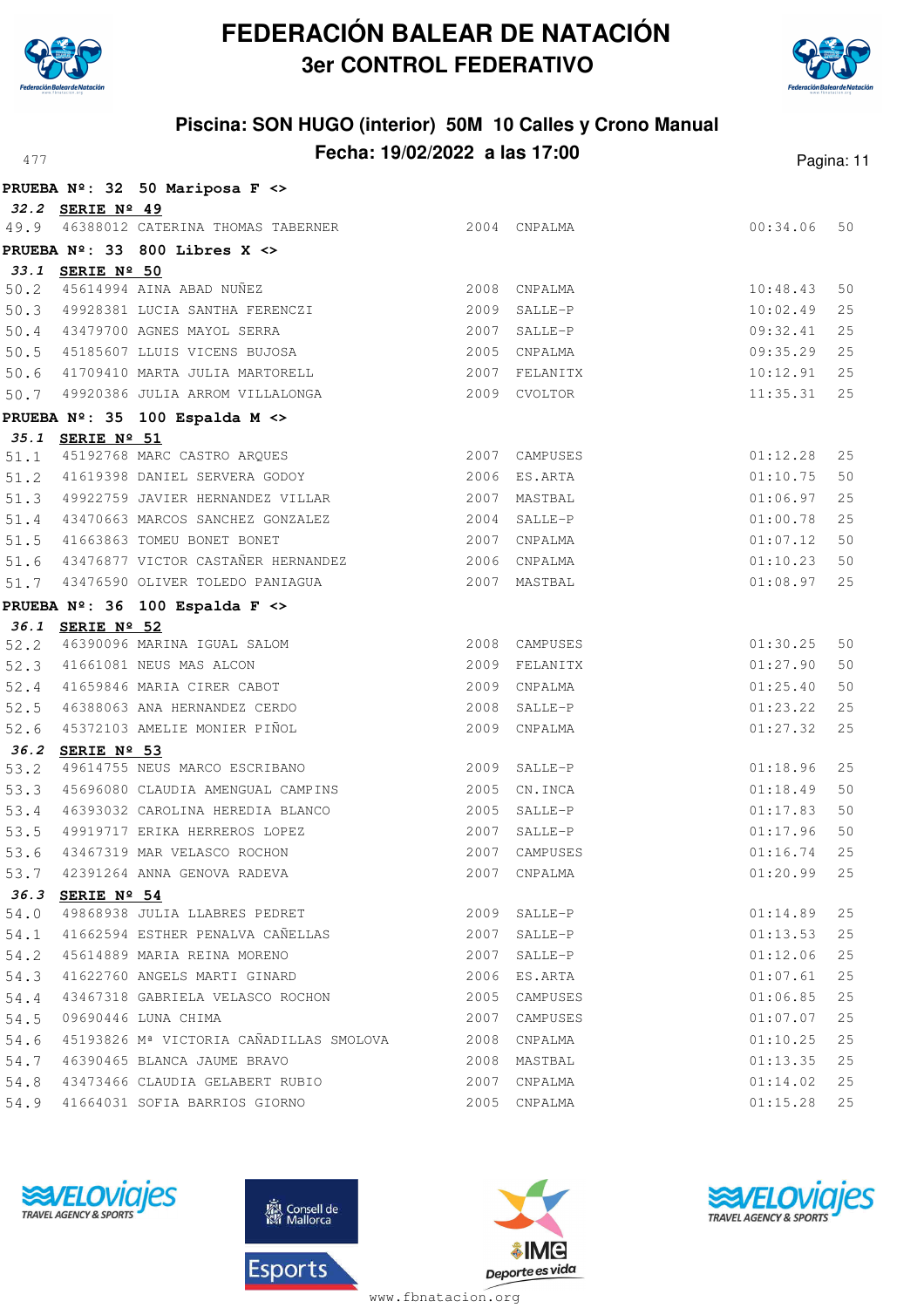



# **Piscina: SON HUGO (interior) 50M 10 Calles y Crono Manual Fecha: 19/02/2022 a las 17:00** Pagina: 12

|      |                  | PRUEBA Nº: 37 200 Mariposa M <>                                                 |      |                |          |    |
|------|------------------|---------------------------------------------------------------------------------|------|----------------|----------|----|
|      | 37.1 SERIE Nº 55 |                                                                                 |      |                |          |    |
|      |                  | 55.4 45696312 POL VALLESPIR TORAN                                               |      | 2007 CN. INCA  | 02:31.28 | 25 |
|      |                  | 55.5 49483562 ALEX JOAN ROMERO LLUCH                                            |      | 2006 CNPALMA   | S.T.     |    |
|      |                  | PRUEBA Nº: 38 200 Mariposa F <>                                                 |      |                |          |    |
|      | 38.1 SERIE Nº 56 |                                                                                 |      |                |          |    |
|      |                  | 56.4 01009114 ANIA CRISTINA BUCIU 2007 LLUCMA                                   |      |                | S.T.     |    |
|      |                  | 56.5 45370765 AINA FERNANDEZ BERTH                                              |      | 2008 CVOLTOR   | S.T.     |    |
|      |                  | PRUEBA $N^{\circ}$ : 39 100 Libres M <>                                         |      |                |          |    |
|      | 39.1 SERIE Nº 57 |                                                                                 |      |                |          |    |
|      |                  | 57.0 41659641 ANGEL MUÑOZ ARTIGUES                                              |      | 2006 RAFANADAL | S.T.     |    |
|      |                  | 57.1 49923209 GABRIEL SUÑER MANZANO                                             |      | 2007 SALLE-P   | 01:11.91 | 25 |
|      |                  | 57.2 41622901 ROGER GUINOVART CALDENEY                                          |      | 2007 ES.ARTA   | 01:07.36 | 25 |
|      |                  | 57.3 43461584 PAU SOCIAS ROIG                                                   |      | 2006 CVOLTOR   | 01:06.36 | 25 |
|      |                  | 57.4 45612184 IVAN FERNANDEZ ROZALEN                                            |      | 2006 CVOLTOR   | 01:06.01 | 25 |
| 57.5 |                  | 41659206 LLUIS NEBOT REYES                                                      |      | 2005 RAFANADAL | 01:07.89 | 50 |
| 57.6 |                  | 43480025 DAVID VILLEGAS VILLEGAS                                                |      | 2007 CVOLTOR   | 01:08.36 | 50 |
| 57.7 |                  | 21225013 ADAM DIB                                                               |      | 2007 CAMPUSES  | 01:08.04 | 25 |
| 57.8 |                  | 43206241 GUILLEM SOLER BUADES                                                   |      | 1993 CAMPUSES  | S.T.     |    |
|      |                  | 57.9 43480370 JAUME RIBAS MONSERRAT                                             |      | 2001 LLUCMA    | S.T.     |    |
| 58.0 | 39.2 SERIE Nº 58 |                                                                                 |      |                | 01:06.92 | 50 |
| 58.1 |                  | 45372910 FRANCESC SOLIVELLAS RIPOLL 2006 CN.INCA<br>45613692 JOAN BORDOY TASCON | 2007 | NCALVIA        | 01:04.45 | 25 |
|      |                  | 58.2 41621263 ADRIAN ACEDO PERPATH                                              |      | 2007 RAFANADAL | 01:02.68 | 25 |
|      |                  |                                                                                 |      | 2006 CVOLTOR   | 01:01.36 | 25 |
| 58.4 |                  | 58.3 41664334 MARC TOMAS MORCILLO<br>45696624 YAGO MARTINEZ CONSUEGRA           |      | 2006 CVOLTOR   | 01:02.39 | 50 |
| 58.5 |                  | 45698049 XISCO QUINTANILLA GUTIERREZ                                            |      | 2007 CNPALMA   | 01:01.31 | 25 |
| 58.6 |                  | 45696311 JAUME VALLESPIR TORAN                                                  |      | 2006 CN.INCA   | 01:02.59 | 25 |
| 58.7 |                  |                                                                                 |      | 2006 RAFANADAL | 01:03.05 | 25 |
|      |                  | 45699322 ALEX BOLINCHES ULICNY                                                  |      | 2007 RAFANADAL | 01:05.14 | 25 |
|      |                  | 58.8 41620437 XAVIER RIERA DIAZ<br>58.9 45189060 JORDI PEREZ GARCIA             |      | 2007 CAMPUSES  | 01:07.61 | 50 |
|      | 39.3 SERIE Nº 59 |                                                                                 |      |                |          |    |
|      |                  | 59.0 43227645 DANIEL LLOMPART BARRERA                                           |      | 2005 SALLE-P   | 01:00.43 | 25 |
| 59.1 |                  | 43224511 GONZALO TORRES PUERTAS                                                 |      | 2004 SALLE-P   | 00:59.06 | 25 |
| 59.2 |                  | 43460729 JAUME GARAU VILLALBA                                                   |      | 2001 LLUCMA    | 01:00.50 | 50 |
|      |                  | 59.3 46392195 MIGUEL ANGEL SUÑER AMENGUAL                                       |      | 2006 CNPALMA   | 00:58.56 | 25 |
|      |                  | 59.4 43472637 PAU MARTORELL CARDONA                                             |      | 2001 CNPALMA   | 00:57.78 | 25 |
|      |                  | 59.5 43463950 ALEJANDRO ARIAS GOMILA                                            |      | 2004 LLUCMA    | 00:59.85 | 50 |
| 59.6 |                  | 41663833 ALBERT PORTER VICENS                                                   | 2005 | SALLE-P        | 00:58.71 | 25 |
| 59.7 |                  | 45184835 TONI BERGAS COMAS                                                      | 2005 | SALLE-P        | 01:00.61 | 50 |
| 59.8 |                  | 45192656 GERARD DOMENECH DE LA IGLESIA                                          | 2007 | CAMPUSES       | 00:59.56 | 25 |
| 59.9 |                  | 20000880 SACHA GIBBS                                                            |      | 2005 CNPALMA   | 01:02.08 | 50 |







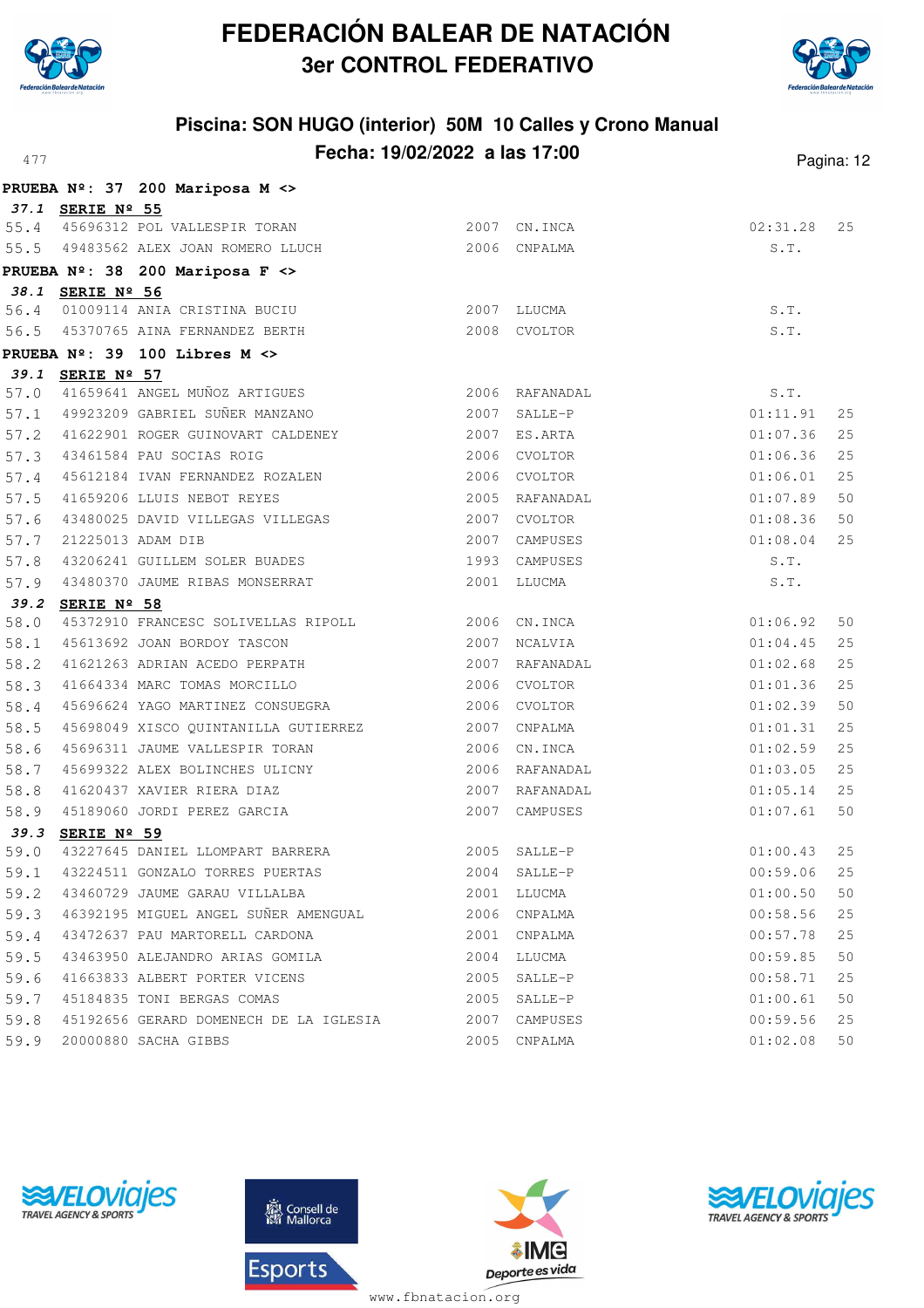



|      |                  | PRUEBA $N^{\circ}$ : 39 100 Libres M <>                     |              |                |          |    |
|------|------------------|-------------------------------------------------------------|--------------|----------------|----------|----|
|      | 39.4 SERIE Nº 60 |                                                             |              |                |          |    |
|      |                  | 60.0 43466668 JAIME FLORIT CASTILLO                         |              | 2005 CVOLTOR   | 00:57.64 | 25 |
|      |                  | 60.1 45188997 LLUC ZANIN BARCELO                            | 2007 NCALVIA |                | 00:56.03 | 25 |
| 60.2 |                  | 45693046 CIRO ASCANIO SAIZ                                  | 2006 CNPALMA |                | 00:56.91 | 50 |
| 60.3 |                  | 43233522 ALFONSO REINA MORENO                               | 2005 SALLE-P |                | 00:55.46 | 50 |
| 60.4 |                  | 43205972 JOAN REYNES VALLVERDU 1997 CNPALMA                 |              |                | 00:53.23 | 50 |
| 60.5 |                  | 43214090 JOAN SASTRE RODRIGUEZ                              |              | 2004 CVOLTOR   | 00:52.91 | 25 |
| 60.6 |                  | 09897080 ALEX EMERY SACH                                    |              | 2005 SALLE-P   | 00:56.60 | 50 |
| 60.7 |                  | 43115340 DANIEL LLOMPART LLOMPART                           |              | 1978 EULARIO   | 00:55.78 | 25 |
| 60.8 |                  | 43463962 HUGO GUERRERO LOPEZ                                |              | 2005 SALLE-P   | 00:57.98 | 50 |
|      |                  | 60.9 45187628 XAVIER PUIG BLANCO                            |              | 2007 NCALVIA   | 00:59.38 | 50 |
|      |                  | PRUEBA $N^{\circ}$ : 40 100 Libres F <>                     |              |                |          |    |
|      | 40.1 SERIE Nº 61 |                                                             |              |                |          |    |
|      |                  | 61.2 41706784 CLARA MULET COLL                              |              | 2009 CN.INCA   | S.T.     |    |
|      |                  | 61.3 41661137 LAURA JAREÑO PERELLO                          |              | 2009 RAFANADAL | 01:32.25 | 25 |
|      |                  | 61.4 41657151 GEMMA GUINOVART CALDENTEY 61.4 2009 ES.ARTA   |              |                | 01:21.06 | 25 |
| 61.5 |                  | 45692238 GLÒRIA BESTARD LLABRÉS                             |              | 2008 CN. INCA  | 01:24.63 | 50 |
|      |                  | 61.6 00969372 ELENA ALEXANDRA ILIE                          |              | 2008 RAFANADAL | S.T.     |    |
|      |                  | 61.7 42391264 ANNA GENOVA RADEVA                            |              | 2007 CNPALMA   | S.T.     |    |
|      | 40.2 SERIE Nº 62 |                                                             |              |                |          |    |
| 62.1 |                  | 45699760 LAURA AVILA ANDREU                                 |              | 2009 LLUCMA    | 01:21.55 | 50 |
| 62.2 |                  | 45187771 LAURA RAMOS MAYOL                                  |              | 2007 CAMPUSES  | 01:18.97 | 50 |
|      |                  | 62.3 41658995 AINA SANSO FULLANA                            |              | 2009 ES.ARTA   | 01:16.19 | 25 |
|      |                  | 62.4 41693712 ESPERANÇA NADAL NICOLAU                       |              | 2008 ES.ARTA   | 01:15.64 | 25 |
| 62.5 |                  | 46388016 CARME THOMAS TABERNER<br>41691553 SOL GOMEZ MARTIN |              | 2008 CNPALMA   | 01:16.14 | 25 |
| 62.6 |                  |                                                             |              | 2006 RAFANADAL | 01:17.40 | 50 |
|      |                  | 62.7 41657288 NURIA PUIGSEGUR GAYA                          |              | 2008 CN. INCA  | 01:19.78 | 25 |
|      | 40.3 SERIE Nº 63 |                                                             |              |                |          |    |
| 63.0 |                  | 45185729 MIREIA VANRELL MENENDEZ 6007 CNPALMA               |              |                | 01:12.62 | 25 |
| 63.1 |                  | 2007 ES.ARTA<br>42374837 CARLOTA MIRA BROWN                 |              |                | 01:09.88 | 25 |
| 63.2 |                  | 45614939 MARIA ANTONIA FEMENIA CRESPI 2008 SALLE-P          |              |                | 01:09.63 | 25 |
| 63.3 |                  |                                                             |              |                | 01:07.78 | 25 |
| 63.4 |                  | 43474950 NOA MARTINEZ COUSELO                               |              | 2006 CVOLTOR   | 01:07.05 | 50 |
| 63.5 |                  | 49484379 LLUCIA AVELLA FONTCUBERTA 6000 2009 CNPALMA        |              |                | 01:06.73 | 25 |
| 63.6 |                  | 45614937 AUREA PALMER FRAU                                  |              | 2006 CNPALMA   | 01:09.44 | 50 |
| 63.7 |                  | 43476920 LUCIA DEL VALLE MARIN                              |              | 2007 CAMPUSES  | 01:09.87 | 25 |
| 63.8 |                  | 41623989 EMMA GRIMALT OBRADOR (2006 FELANITX                |              |                | 01:11.03 | 25 |
| 63.9 |                  | 46391865 VERONICA GARRIDO MORENO                            |              | 2009 CNPALMA   | 01:15.73 | 50 |